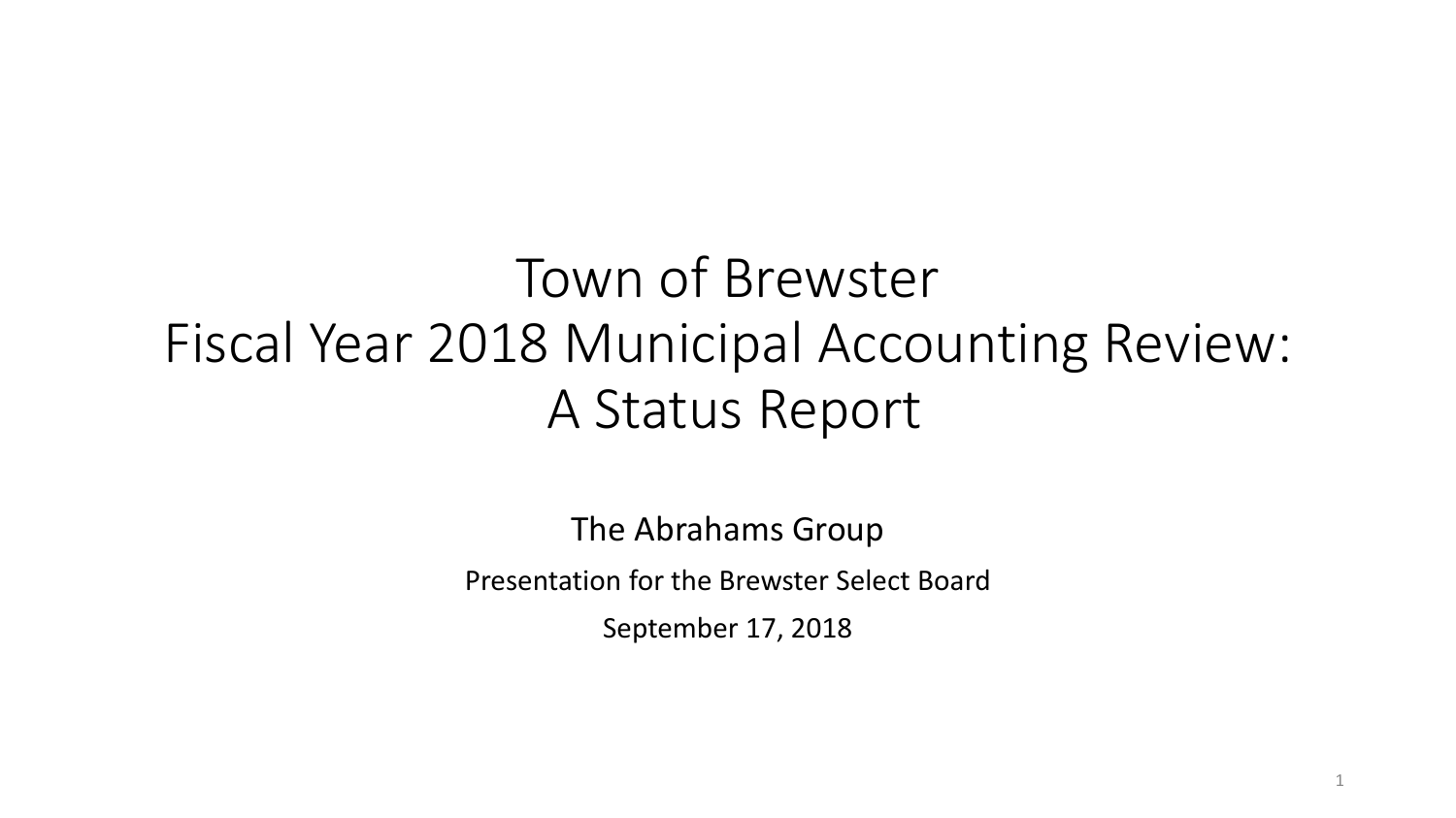**Purpose**: To provide the Brewster Select Board with a status report on the Abrahams Group activities that cover five progress report periods.

- Overview of Brewster's routine accounting practices.
- Problems identified in Fiscal Year 2018 (FY18) accounting records and what they mean.
- Summary of problems.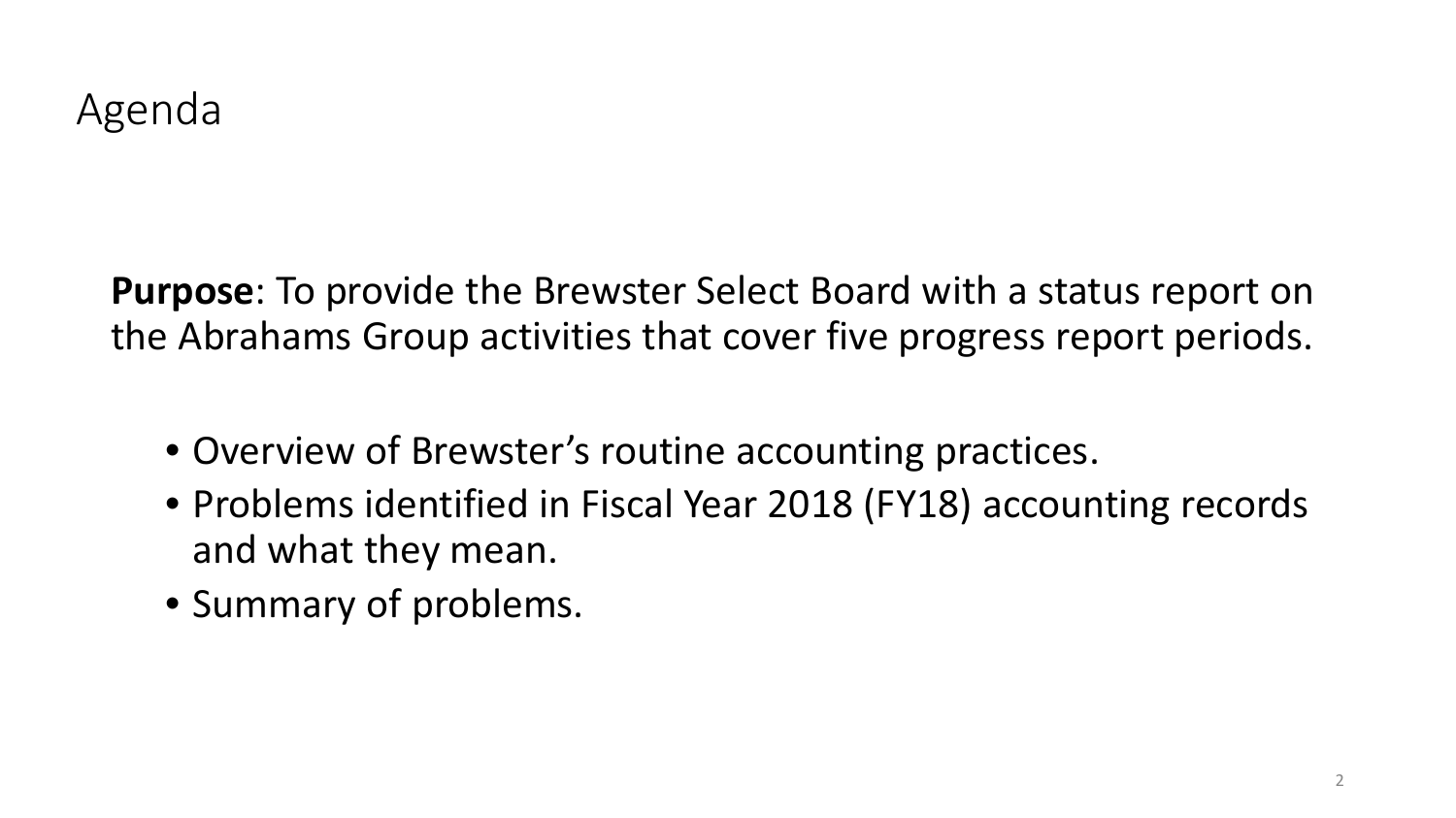### Scope

Brewster hired the Abrahams Group on June 19, 2018 to review Brewster's FY18 accounting records, including to:

- Reconcile FY17 general ledger ending balances to FY18 general ledger beginning balances for all funds.
- Reconcile FY18 general and special revenue funds (including water fund):
	- Expenditure subsidiary  $\rightarrow$  match to balance sheet expenditure control
	- Revenue subsidiary  $\rightarrow$  match to balance sheet revenue control
	- Cash and accounts receivable accounts  $\rightarrow$  reconcile with Treasurer's balances
- Close FY18 books of accounts and prepare balance sheet.
- Meet with representatives from Massachusetts Department of Revenue, Brewster's independent audit firm, and others as needed.
- Provide progress reports every other week to Town.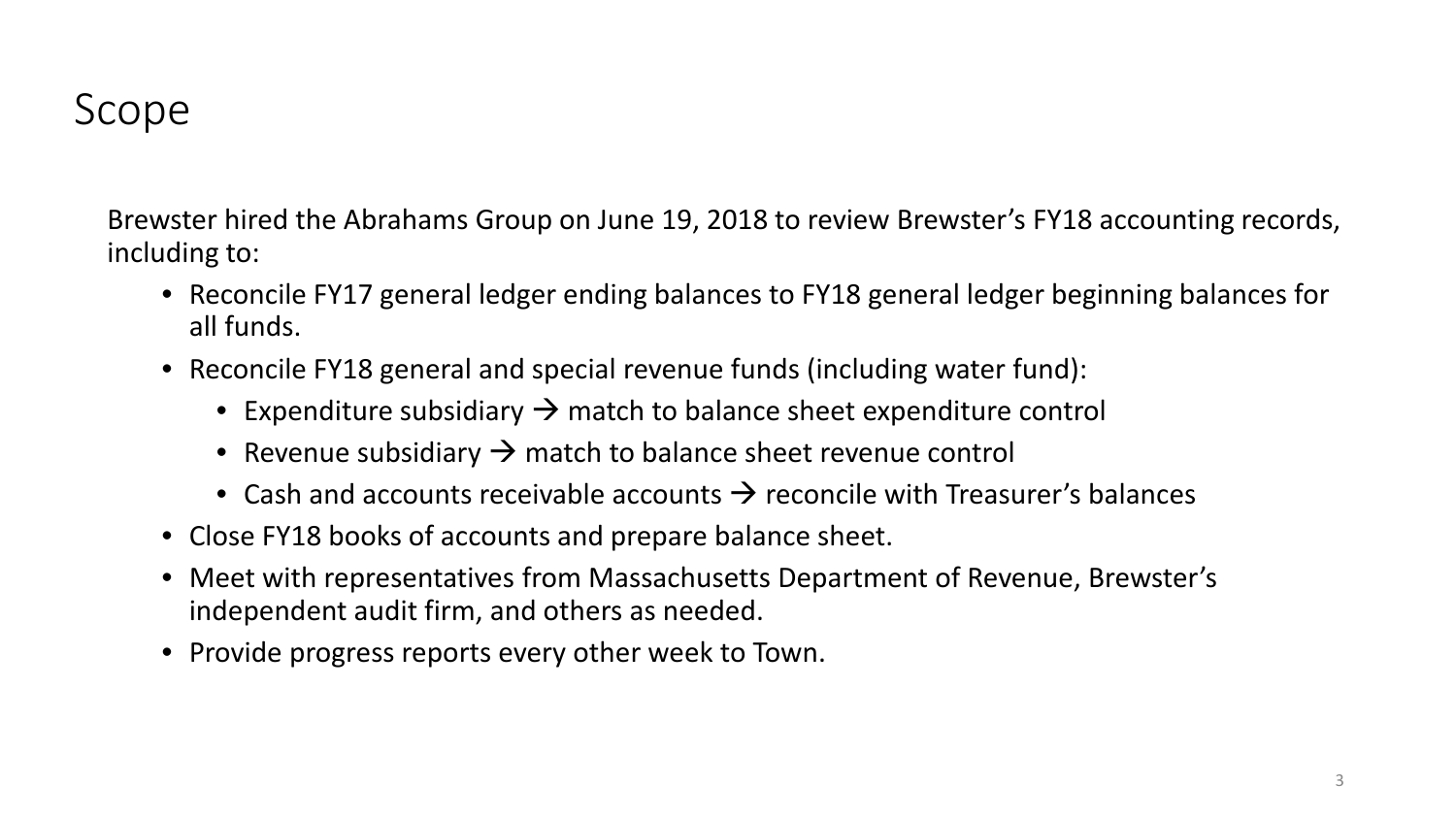### Overview of Brewster Funds

Brewster uses a multi-fund accounting system:

- **General Fund:** Town's operating fund.
- **Special Revenue Funds (8)**: School Lunch, Chapter 90/Transportation, School Grants, Community Preservation, Town Grants, Town Revolving Funds, Receipts Reserved for Appropriation, and Water.
- **Capital Projects Funds (11)**: Land Acquisition, Water Betterments, Road Betterments, Golf, Fire Station, School Renovation, Water, Roads, Capital Equipment, Library Parking, Beaches and Landings.
- **Trust and Agency (5)**: Unexpendable Trusts, Expendable Trusts, Scholarship Trusts, Agency Off-Duty Detail, Agency Performance Bonds.
- Two **account groups** track fixed assets and long-term debt.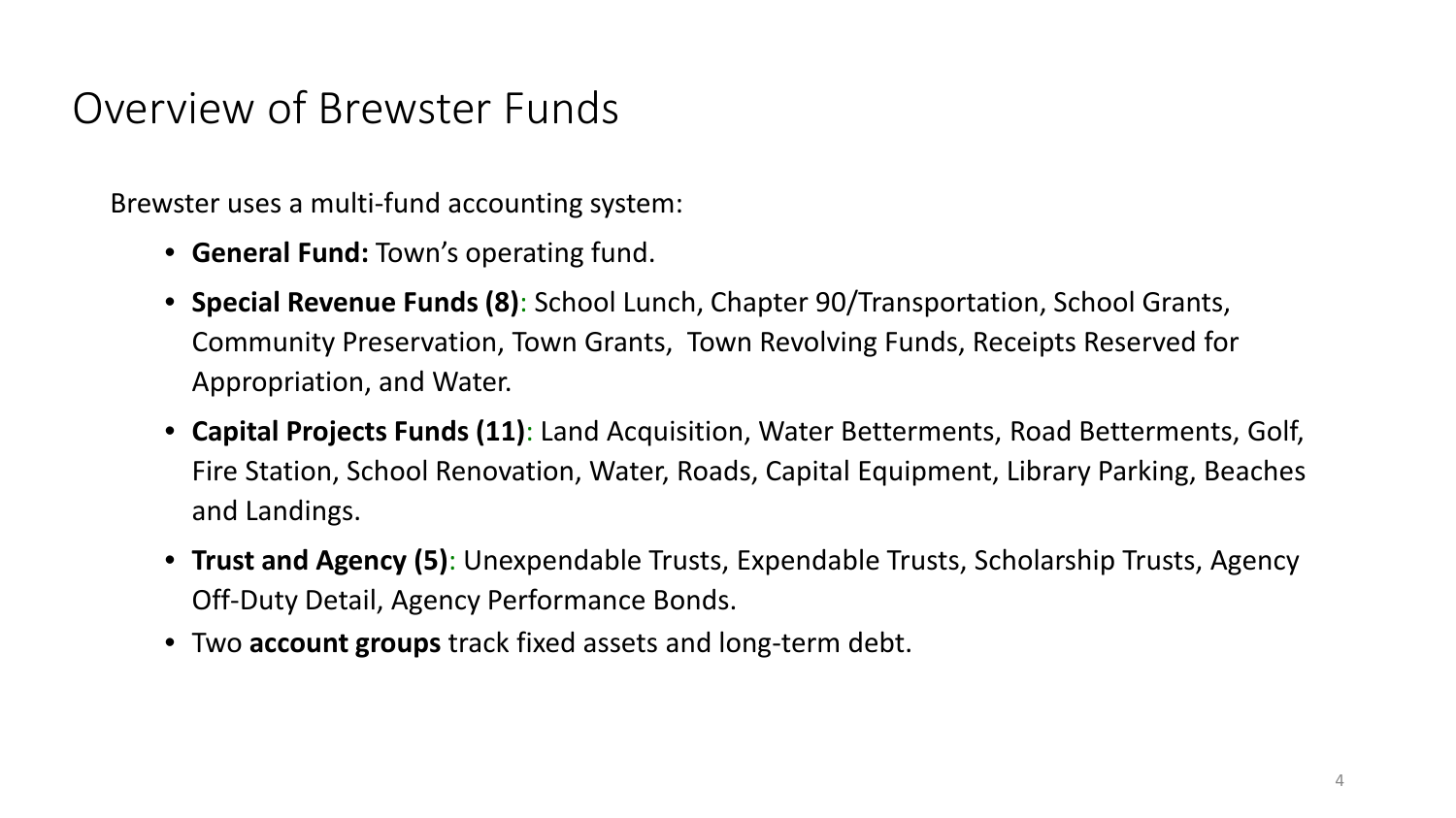# Overview of Brewster's Accounting Procedures and Funds

Brewster uses the Uniform Massachusetts Accounting System (UMAS), a system created by the state Department of Revenue for local governments.

- Self balancing set of accounts, with **assets** equaling **liabilities** + **fund balances.**
	- **Assets**: What you have or own (cash, accounts receivable, fixed assets and others).
	- **Liabilities**: What you owe but have not paid (accounts payable, notes payable, bonds payable, withholdings and others).
	- **Fund Balance:** Difference between revenues that you bring in and expenditures that you disburse (what you have left).
		- **Free cash:** Part of what you have left; it gets certified by state Department of Revenue.
- All funds have cash.
- All funds except agency funds have revenue and expenditure control (general ledger), and revenue and expenditure subsidiary ledgers.
- Most funds have accounts receivables and deferred revenues.
- Transfers between funds include cash and expenditures or cash and revenue.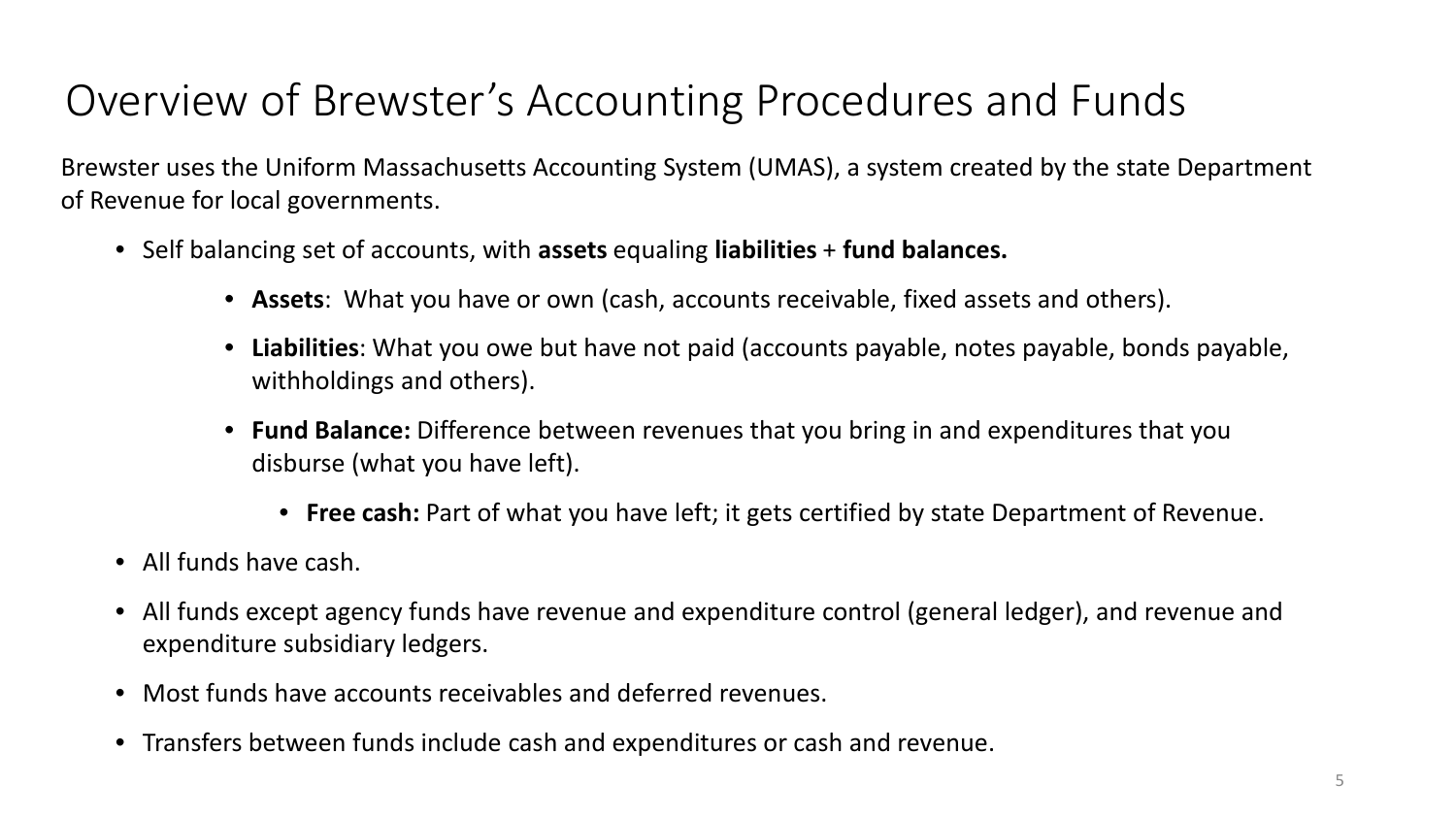### How Do We Know When an Accounting System is in Balance?

Controls are built into the accounting system

- Subsidiary accounts post to general ledger control accounts
- Red flags show budget overruns
- Encumbrances commit funds when goods or services are procured

Periodic and frequent reconciliations are critical; these must be regularly reconciled:

- Accountant's cash to Treasurer/Collector's cash
- Treasurer/Collector's accounts receivable to Accountant's control accounts
- Treasurer's long and short term debt to Accountant's debt
- Assets = liabilities + fund balance
- Ending year end balances = current year opening balances
- Accounts receivables = deferred revenues
- Subsidiary revenue and expenditure accounts to Accountant's control accounts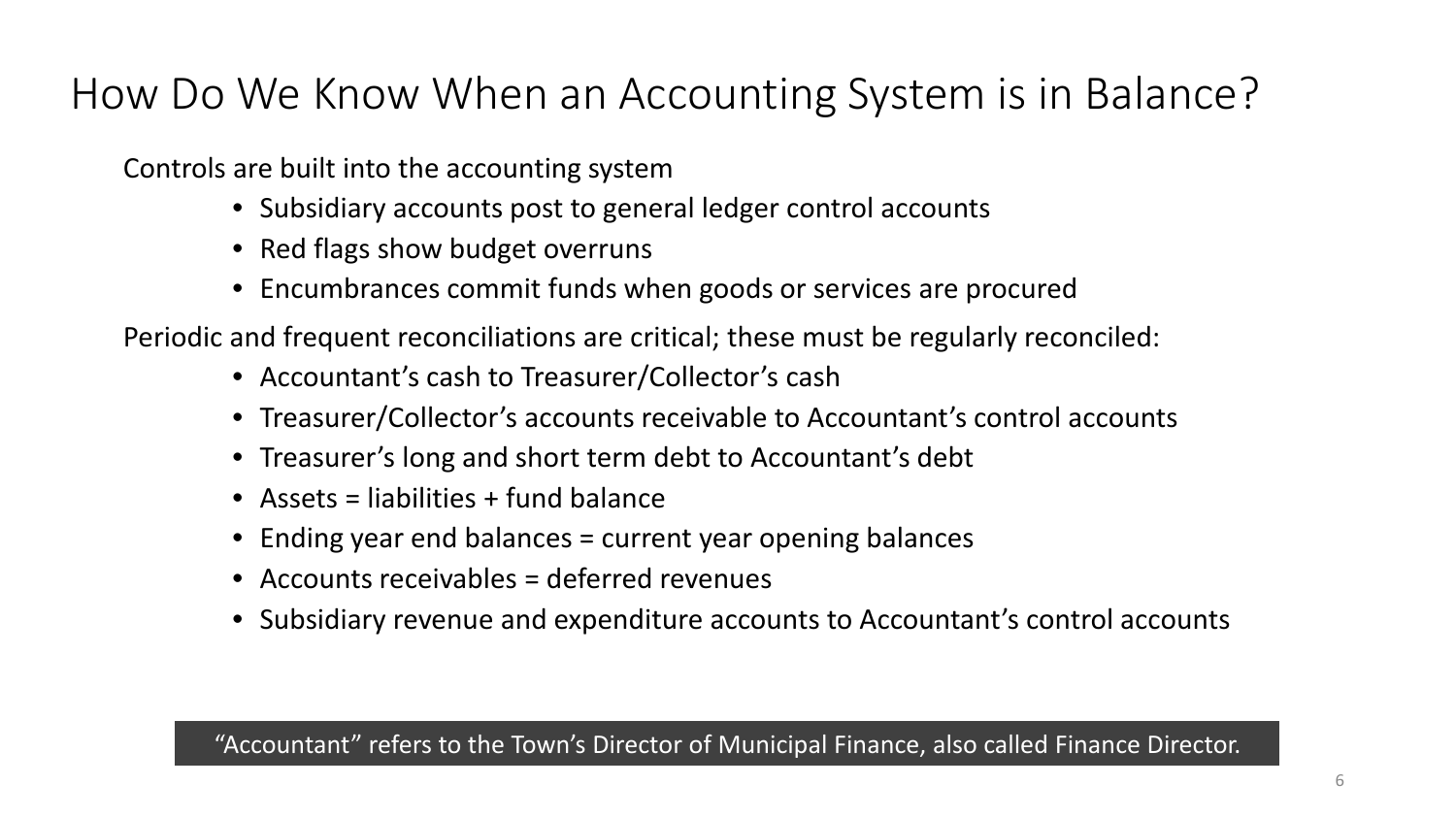### How an Accounting System Works



- Each fund has a general ledger with revenue and expenditure controls and a revenue and expenditure subsidiary (detail) ledger.
- There is also an accounts receivable subsidiary ledger and general ledger control accounts.
- These ledgers should be reconciled periodically, preferably monthly.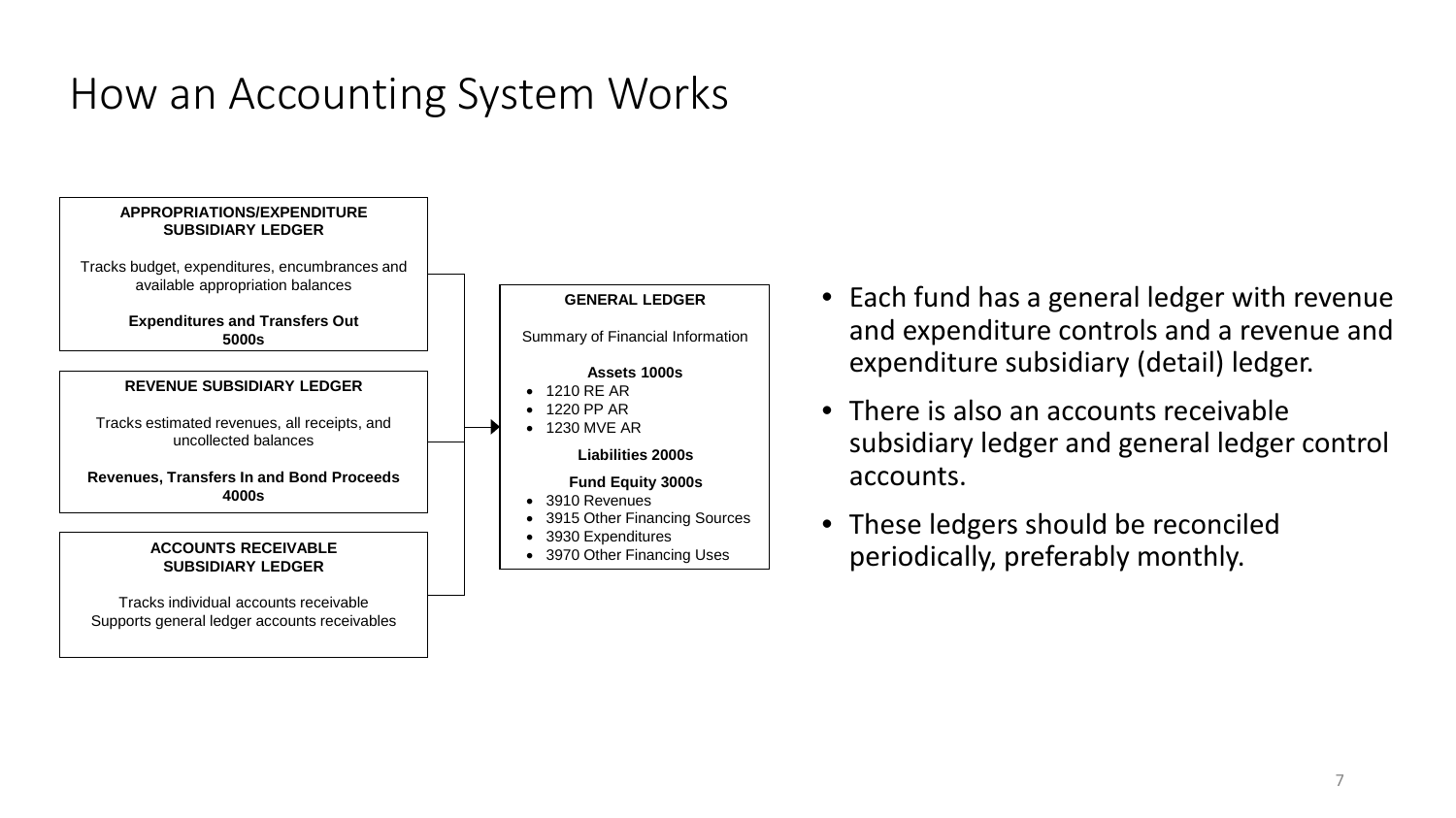### Problem 1: General Ledger, Subsidiary Ledgers Were Not Reconciled

Instances were found where general ledger and subsidiary ledgers did not match.

- General ledgers are automatically posted through subsidiary revenue and expenditure subsidiary journal entries.
- Finance Director bypassed this control and posted directly to general ledger in several instances, including but not limited to:
	- School Lunch
	- Town Grant Funds
	- Gift and Donation
	- Receipt Reserved for Appropriation
	- Water Betterment Fund

- General ledger and subsidiary ledgers are to be reconciled periodically.
- When not in balance, it is difficult to know:
	- Which number is correct amount.
	- If all transactions have been posted.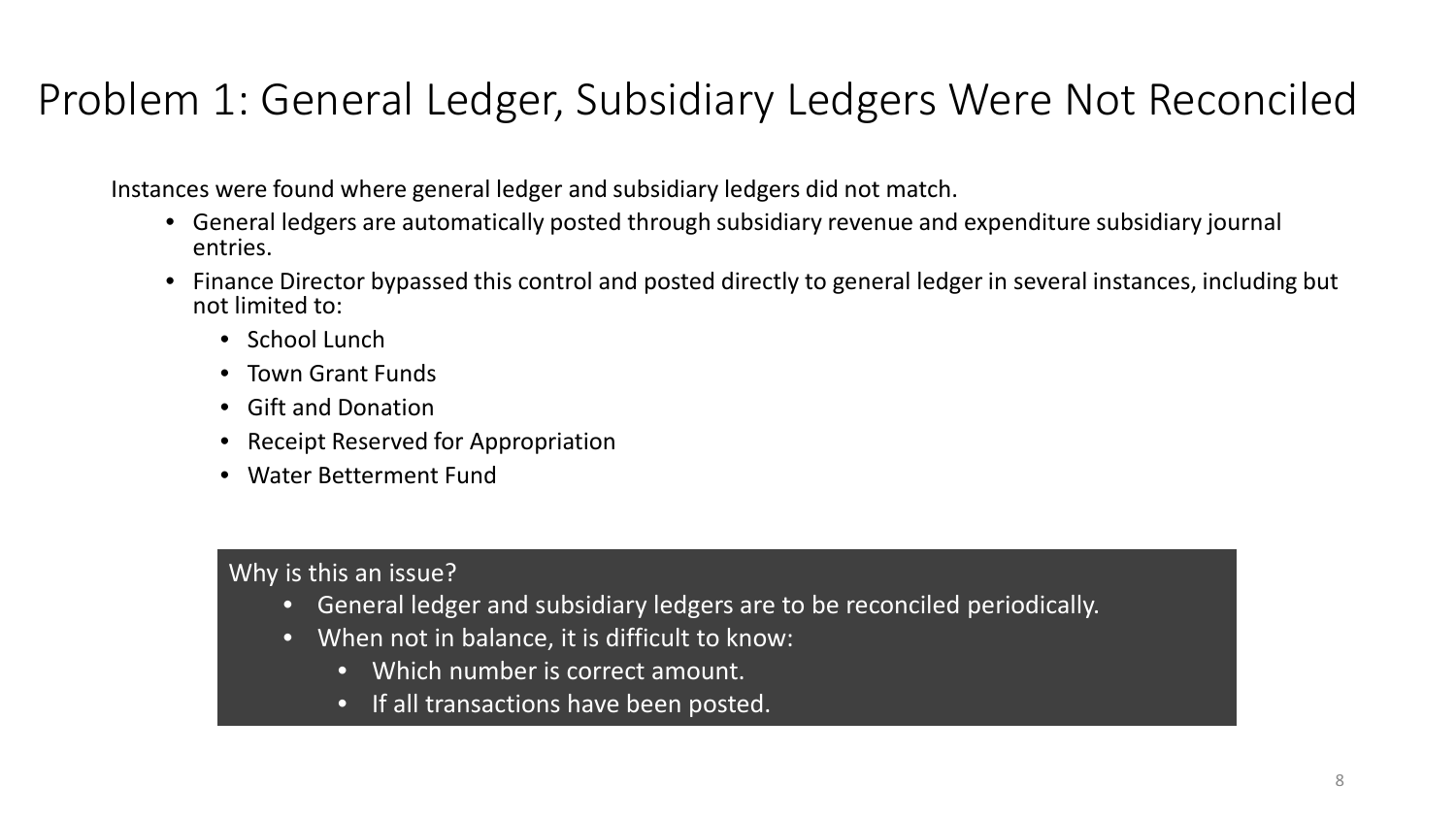# Problem 1 (Cont'd): School Lunch General Ledger

|                                           |                  | <b>Debits:</b>     | <b>Credits:</b>    |                |
|-------------------------------------------|------------------|--------------------|--------------------|----------------|
|                                           |                  | <b>This Period</b> | <b>This Period</b> |                |
| <b>Account Number</b>                     | <b>Allocated</b> | <b>To Date</b>     | <b>To Date</b>     | <b>Ending</b>  |
| <b>Group 1: Segment 3: Category</b>       | Code 1000 - Cash |                    |                    |                |
| 012100-1000-1040                          |                  | \$104,234.06       | \$80,405.62        |                |
| Cash - Unrestricted Checking              | \$24,051.89      | \$104,234.06       | \$80,405.62        | \$4,788,033.00 |
| <b>Total Group 1: Segment 3: Category</b> |                  | \$104,234.06       | \$80,405.62        |                |
| Code: 1000 - CASH                         | \$24,051.89      | \$104,234.06       | \$80,405.62        | \$4,788,033.00 |
| <b>Group 1: Segment 3: Category</b>       |                  |                    |                    |                |
| 012-300-3590-3590                         |                  | \$0.00             | \$0.00             |                |
| <b>Undesignated Fund Balance</b>          | $-524,051.89$    | \$0.00             | \$0.00             | $-524,051.89$  |
| <b>Total Group 1: Segment 3: Category</b> |                  | \$0.00             | \$0.00             |                |
| Code 3590 - UNDESIGNATED FUND             | $-524,051.89$    | \$0.00             | \$0.00             | $-524,051.89$  |
| Group 1: Segment 3: Category              |                  |                    |                    |                |
| 012-300-3900-3910                         |                  | \$268,107.39       | \$372,196.25       |                |
| <b>Revenue Credit</b>                     | \$0.00           | \$268,107.39       | \$372,196.25       | $-$104,088.86$ |
| 012-300-3900-3930                         |                  | \$132,085.52       | \$51,825.10        |                |
| <b>Expenditures Debit</b>                 | \$0.00           | \$132,085.52       | \$51,825.10        | \$80,260.42    |
| <b>Total Group 1: Segment 3: Category</b> |                  | \$400,192.91       | \$424,021.35       |                |
| Code: 3900 - ACTUAL ACCOUNTS              | \$0.00           | \$400,192.91       | \$424,021.35       | $-$23,828.44$  |
| <b>4 Accounts Totals</b>                  |                  | \$504,426.97       | \$504,426.97       | \$0.00         |

- The general ledger records cash and fund balances, based on revenue and expenditure subsidiary ledger entries.
- In this example \$104,088.86 of revenues and \$80,260.42 of expenditures were posted.
- This fund is out of balance by \$23,828.44.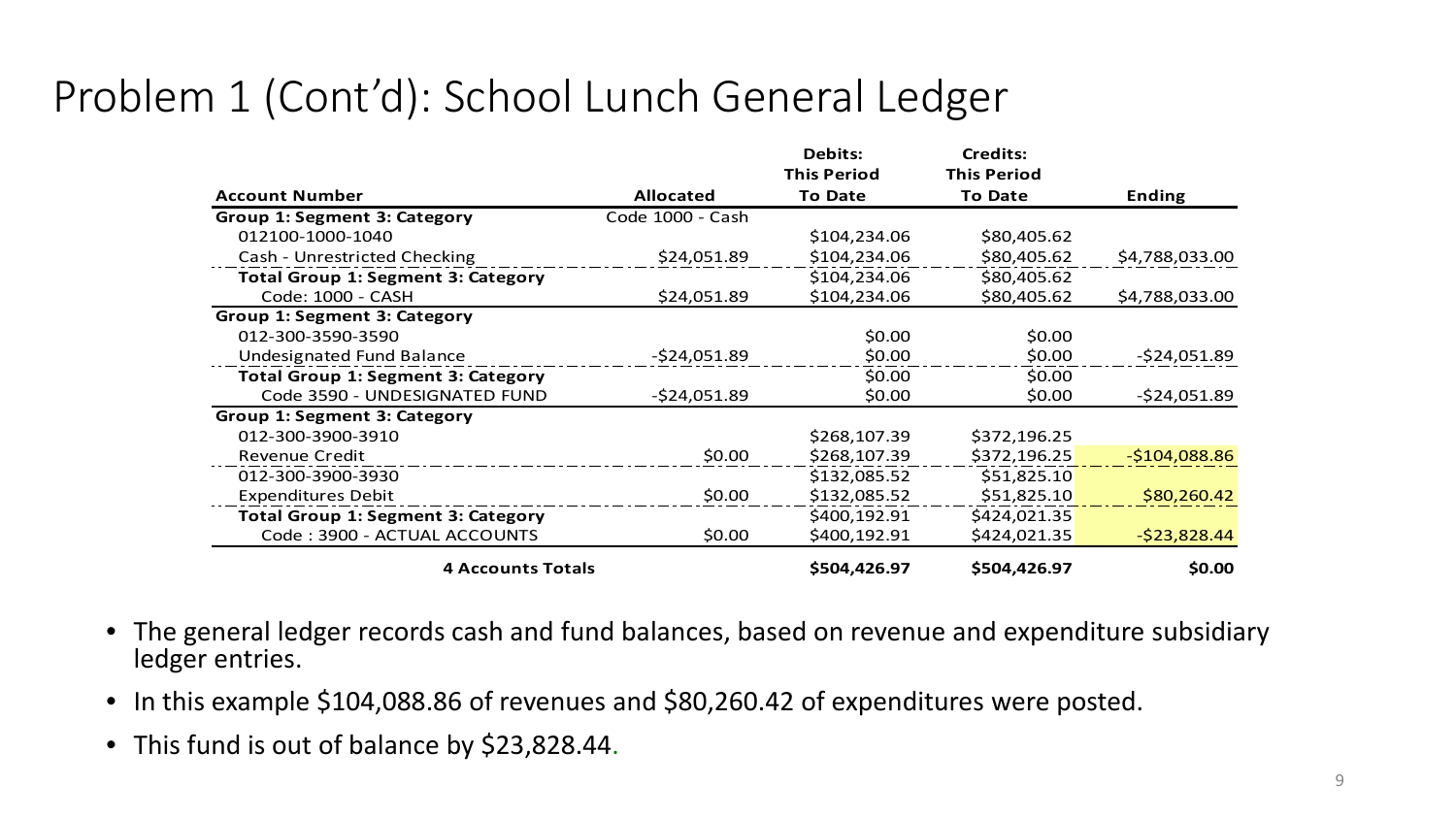### Problem 1 (Cont'd): School Lunch Revenue Ledger

|                                             |            | Transfer:          |                                           | <b>Journal Entry:</b> | <b>Receipt:</b>    | <b>Payment:</b>    |            |               |
|---------------------------------------------|------------|--------------------|-------------------------------------------|-----------------------|--------------------|--------------------|------------|---------------|
| <b>Account Number</b>                       | Budget     | <b>This Period</b> |                                           | <b>This Period</b>    | <b>This Period</b> | <b>This Period</b> |            |               |
|                                             | Encumbered | <b>To Date</b>     | Allocated                                 | <b>To Date</b>        | <b>To Date</b>     | <b>To Date</b>     |            | Ending % Var. |
| Group 1: Segment 4: Department              |            |                    | Code: 300 - STONY BROOK ELEMENTARY SCHOOL |                       |                    |                    |            |               |
| 012-999-300-300-1100-0480-016-99            | 0.00       | 0.00               |                                           | 0.00                  | 245.59             | 0.00               |            |               |
| Lunch - Misc Revenue - Misc.                | 0.00       | 0.00               | 0.00                                      | 0.00                  | 245.59             | 0.00               | 245.59     | 0.00          |
| 012-999-300-300-1100-0485-010-99            | 0.00       | 0.00               |                                           | 0.00                  | 20,710.88          | 0.00               |            |               |
| Lunch - Meal Charges - Fee                  | 0.00       | 0.00               | 0.00                                      | 0.00                  | 20,710.88          | 0.00               | 20,710.88  | 0.00          |
| 012-999-300-300-1100-0486-997-99            | 0.00       | 0.00               |                                           | 0.00                  | 48,467,63          | 0.00               |            |               |
| Lunch - Reimb - Federal                     | 0.00       | 0.00               | 0.00                                      | 0.00                  | 48,467.63          | 0.00               | 48,467.63  | 0.00          |
| 012-999-300-300-1100-0487-998-99            | 0.00       | 0.00               |                                           | 0.00                  | 1,568.22           | 0.00               |            |               |
| Lunch - Reimb - State                       | 0.00       | 0.00               | 0.00                                      | 0.00                  | 1,568.22           | 0.00               | 1,568.22   | 0.00          |
| Total Group 1: Segment 4: Department        | 0.00       | 0.00               |                                           | 0.00                  | 70,992.32          | 0.00               |            |               |
| Code: 300 - STONY BROOK ELEMENTARY          | 0.00       | 0.00               | 0.00                                      | 0.00                  | 70,332.32          | 0.00               | 70.992.32  | n/a           |
| Group 1: Segment 4: Department              |            |                    | Code: 317 - THE EDDY ELEMENTARY SCHOOL    |                       |                    |                    |            |               |
| 012-999-300-317-1100-0485-010-99            | 0.00       | 0.00               |                                           | 0.00                  | 33,096.54          | 0.00               |            |               |
| Lunch - Meals Charges - Eddy                | 0.00       | 0.00               | 0.00                                      | 0.00                  | 33.096.54          | 0.00               | 33,096.54  | 0.00          |
| <b>Total Group 1: Segment 4: Department</b> | 0.00       | 0.00               |                                           | 0.00                  | 33,096.54          | 0.00               |            |               |
| Code: 317 - THE EDDY ELEMENTARY             | 0.00       | 0.00               | 0.00                                      | 0.00                  | 33,096.54          | 0.00               | 33.096.54  | n/a           |
|                                             | 0.00       | 0.00               |                                           | 0.00                  | 104.088.86         | 0.00 <sub>1</sub>  |            |               |
| 5 Account(s) totaling:                      | 0.00       | 0.00               | 0.00                                      | 0.00                  | 104,088.86         | 0.00               | 104,088.86 | n/a           |

- This is an example of a revenue subsidiary ledger and it is in balance.
- In this example, \$104,088.86 of revenues were posted, matching the general ledger.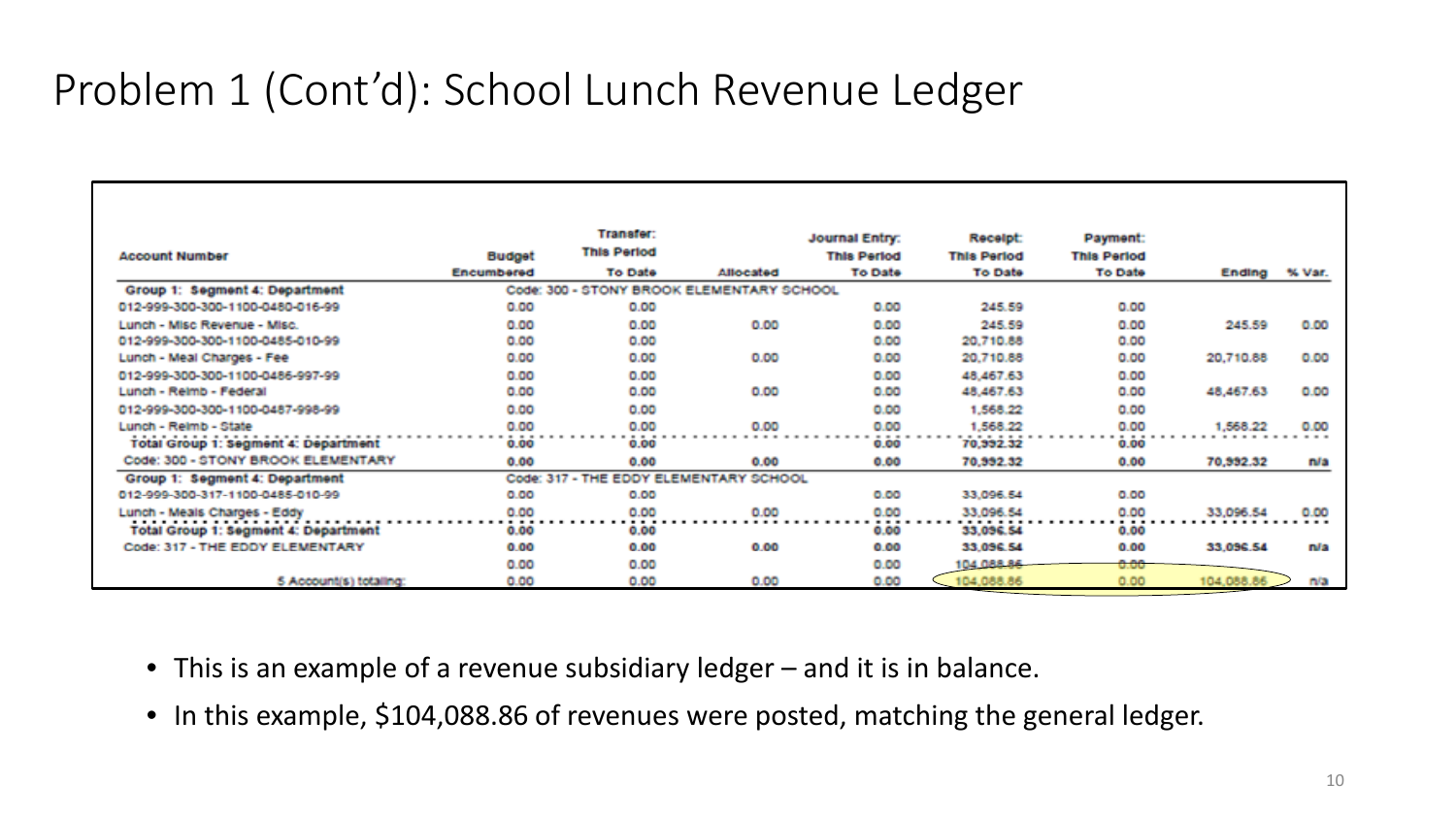# Problem 1 (Cont'd): School Lunch Expenditure Subsidiary Ledger

| <b>Account Number</b>                       | <b>Budget</b> | Transfer:<br><b>This Period</b> |                                           | <b>Journal Entry:</b><br><b>This Period</b> | Receipt:<br><b>This Period</b> | Payment:<br><b>This Period</b> |                |        |
|---------------------------------------------|---------------|---------------------------------|-------------------------------------------|---------------------------------------------|--------------------------------|--------------------------------|----------------|--------|
|                                             | Encumbered    | <b>To Date</b>                  | Allocated                                 | <b>To Date</b>                              | <b>To Date</b>                 | <b>To Date</b>                 | Ending % Var.  |        |
| Group 1: Segment 4: Department              |               |                                 | Code: 300 - STONY BROOK ELEMENTARY SCHOOL |                                             |                                |                                |                |        |
| 012-999-300-300-5100-5117-100-99            | 24,051.89     | 0.00                            |                                           | 0.00                                        | 0.00                           | $-39.632.79$                   |                |        |
| Wages: School Lunch                         | 0.00          | 0.00                            | 24.051.89                                 | 0.00                                        | 0.00                           | $-39.632.79$                   | $-15.580.90$   | 164.78 |
| 012-999-300-300-5700-5700-700-99            | 0.00          | 0.00                            |                                           | 0.00                                        | 0.00                           | $-12,654.27$                   |                |        |
| School Lunch - Stony Other Charges          | 0.00          | 0.00                            | 0.00                                      | 0.00                                        | 0.00                           | $-12.654.27$                   | $-12.654.27$   | 0.00   |
| <b>Total Group 1: Segment 4: Department</b> | 24,051.89     | 0.00                            |                                           | 0.00                                        | 0.00                           | $-52.287.06$                   |                |        |
| Code: 300 - STONY BROOK ELEMENTARY          | 0.00          | 0.00                            | 24.051.89                                 | 0.00                                        | 0.00                           | $-52.287.06$                   | $-28.235.17$   | 217.39 |
| Group 1: Segment 4: Department              |               |                                 | Code: 317 - THE EDDY ELEMENTARY SCHOOL    |                                             |                                |                                |                |        |
| 012-999-300-317-5100-5117-100-99            | 0.00          | 0.00                            |                                           | 0.00                                        | 0.00                           | $-39,638.91$                   |                |        |
| Wages: School Lunch                         | 0.00          | 0.00                            | 0.00                                      | 0.00                                        | 0.00                           | $-39.638.91$                   | $-39.638.91$   | 0.00   |
| 012-999-300-317-5700-5700-700-99            | 0.00          | 0.00                            |                                           | 0.00                                        | 0.00                           | $-27.973.36$                   |                |        |
| School Lunch - Eddy Other Charges           | 0.00          | 0.00                            | 0.00                                      | 0.00                                        | 0.00                           | $-27.973.36$                   | $-27.973.36$   | 0.00   |
| <b>Total Group 1: Segment 4: Department</b> | 0.00          | 0.00                            |                                           | 0.00                                        | 0.00                           | $-67.612.27$                   |                |        |
| Code: 317 - THE EDDY ELEMENTARY             | 0.00          | 0.00                            | 0.00                                      | 0.00                                        | 0.00                           | $-67,612.27$                   | $-67.612.27$   | n/a    |
| Group 1: Segment 4: Department              |               | Code: 999 - unnamed             |                                           |                                             |                                |                                |                |        |
| 012-999-999-999-5000-5000-999-99            | 0.00          | 0.00                            |                                           | 51.679.90                                   | 0.00                           | 0.00                           |                |        |
| Subisidary Expenditure Control              | 0.00          | 0.00                            | 0.00                                      | 51,679.90                                   | 0.00                           | 0.00                           | 51.679.90      | 0.00   |
| Total Group 1: Segment 4: Department        | 0.00          | 0.00                            |                                           | 51,679.90                                   | 0.00                           | 0.00                           |                |        |
| Code: 999 - unnamed                         | 0.00          | 0.00                            | 0.00                                      | 51,679.90                                   | 0.00                           | 0.00                           | 51,679.90      | n/a    |
|                                             | 24,051.89     | 0.00                            |                                           | 51,679.90                                   | 0.00                           | $-119.899.33$                  |                |        |
| 5 Account(s) totaling:                      | 0.00          | 0.00                            | 24.051.89                                 | 51,679.90                                   | 0.00                           | $-119,899.33$                  | $-44, 167, 54$ | 283.63 |

- This is an example of an expenditure subsidiary ledger.
- \$119,899.33 of expenditures were posted, but do not match general ledger.
- Account appears not to have been reconciled for 7 months.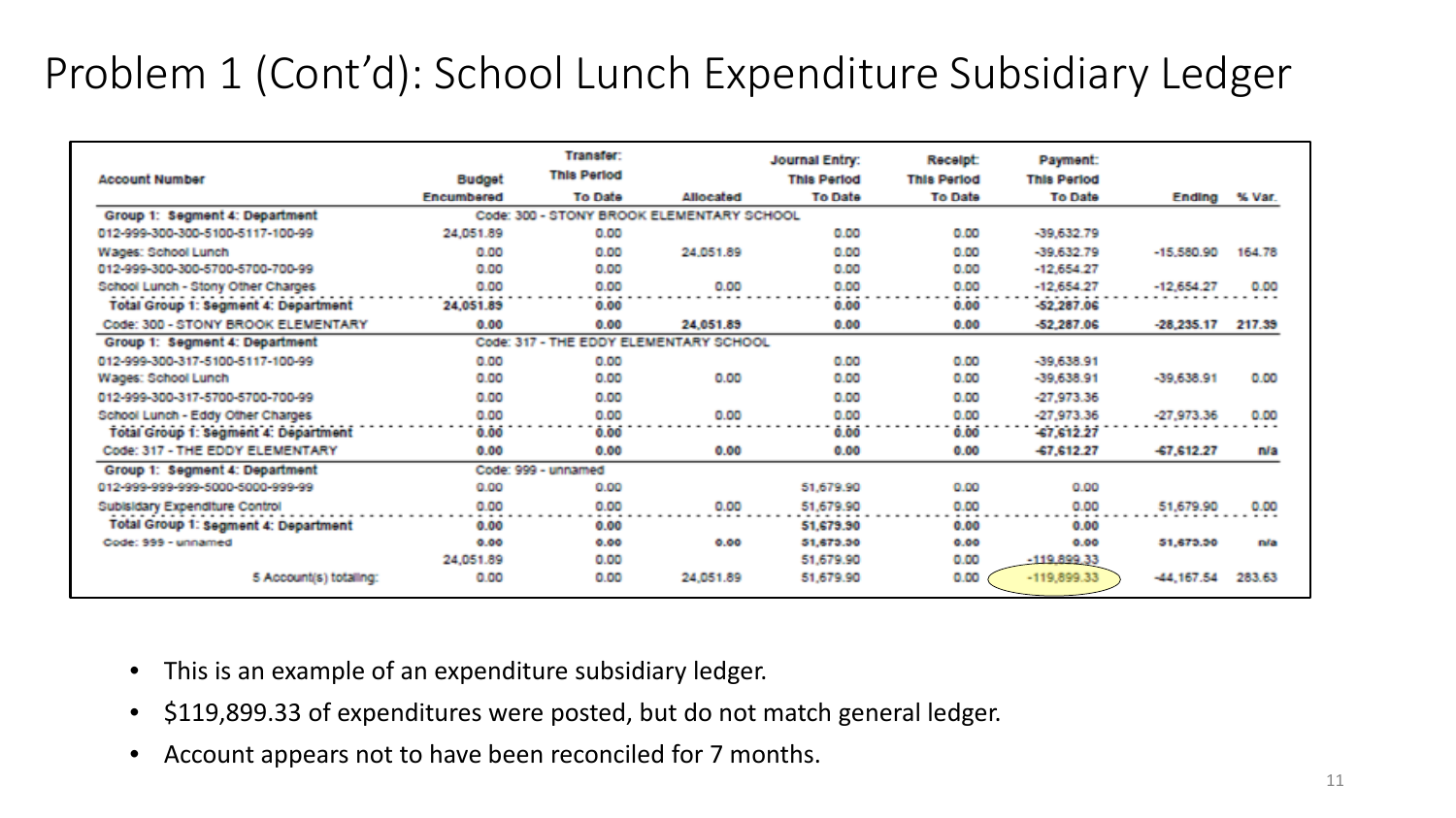### Problem 2: Water Fund Ledgers, Commitments, and Abatement Accounts Were Not Properly Maintained

- Water accounts receivable balance and monthly activity maintained by Water Department was not reconciled to general ledger on a monthly and timely basis by Finance Director.
- Water Commitment and Abatement accounts were inactivated by Finance Director, and only one receivable account was in use, instead of several on the balance sheet.
	- $\rightarrow$  Inactivated accounts were reactivated by the Abrahams Group.

- As a result of above deficiency, there was a significant water receivable variance between the Water Department and the general ledger balances at year-end.
- It is difficult to understand which numbers are the correct amount.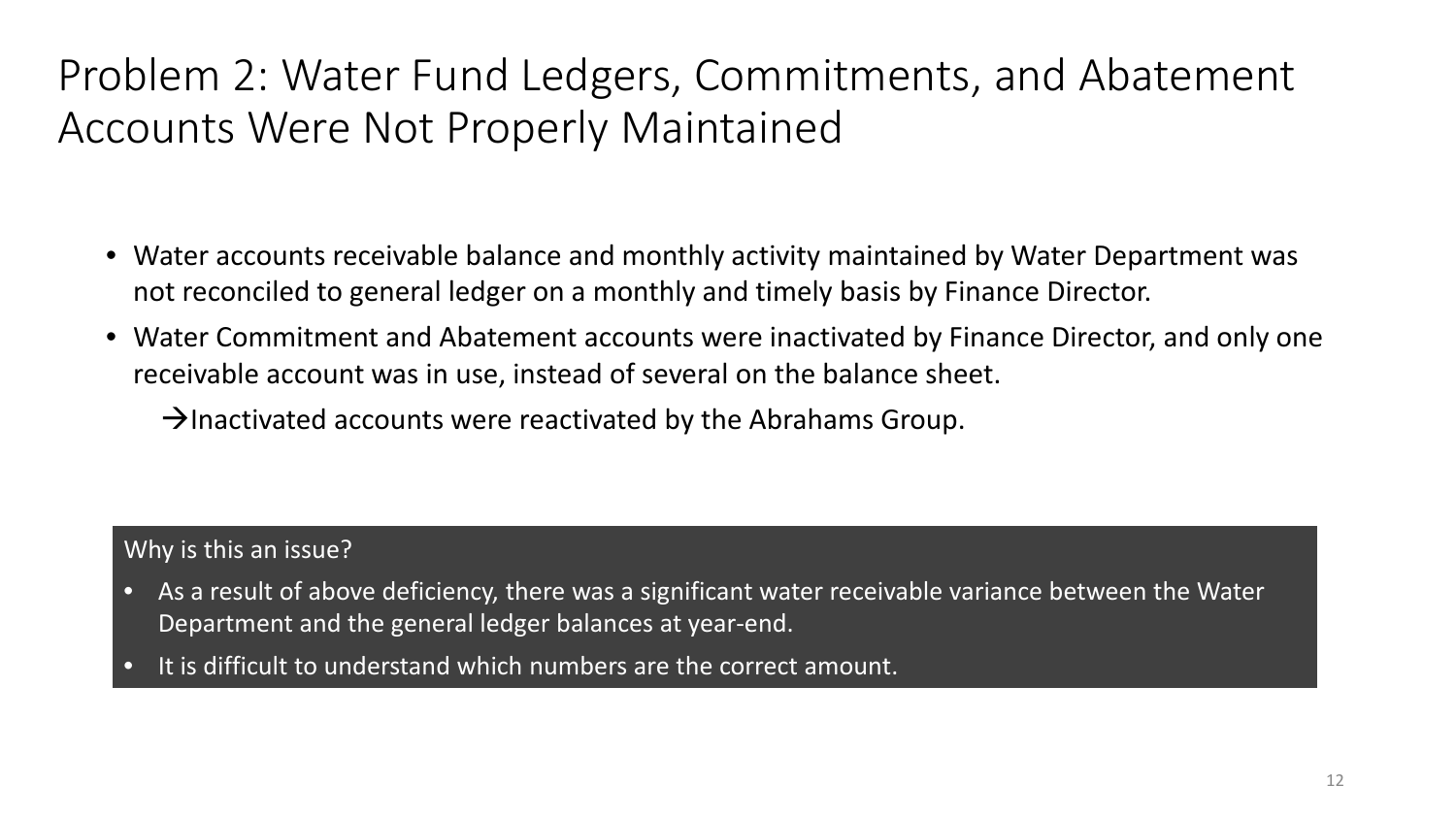### Problem 3: Insufficient General Fund Debt Funding

The debt budget presented to May 2017 Town Meeting by the Finance Director was insufficient.

• Debt budget was underfunded:

| <b>Shortfall:</b>                 | \$333,560.62   |
|-----------------------------------|----------------|
| <b>Town Meeting Appropriation</b> | \$1,275,888.00 |
| Debt Service Requirement          | \$1,609,448.62 |

#### Why is this an issue?

- $\bullet$  The debt budget account went into deficit in FV18  $\overline{\phantom{a}}$ • The debt budget account went into deficit in FY18.
- **Note**:  $$100,000$  from reserve fund to total \$333,560.62). • Money had to be transferred to cover the deficit (\$233,560.62 from other departments and
	- This could have been identified earlier if reconciliations were being done.
	- Will result in less money available for free cash.

*Note: Initial media reports of shortfall reflected initial estimates that differ from the final numbers.*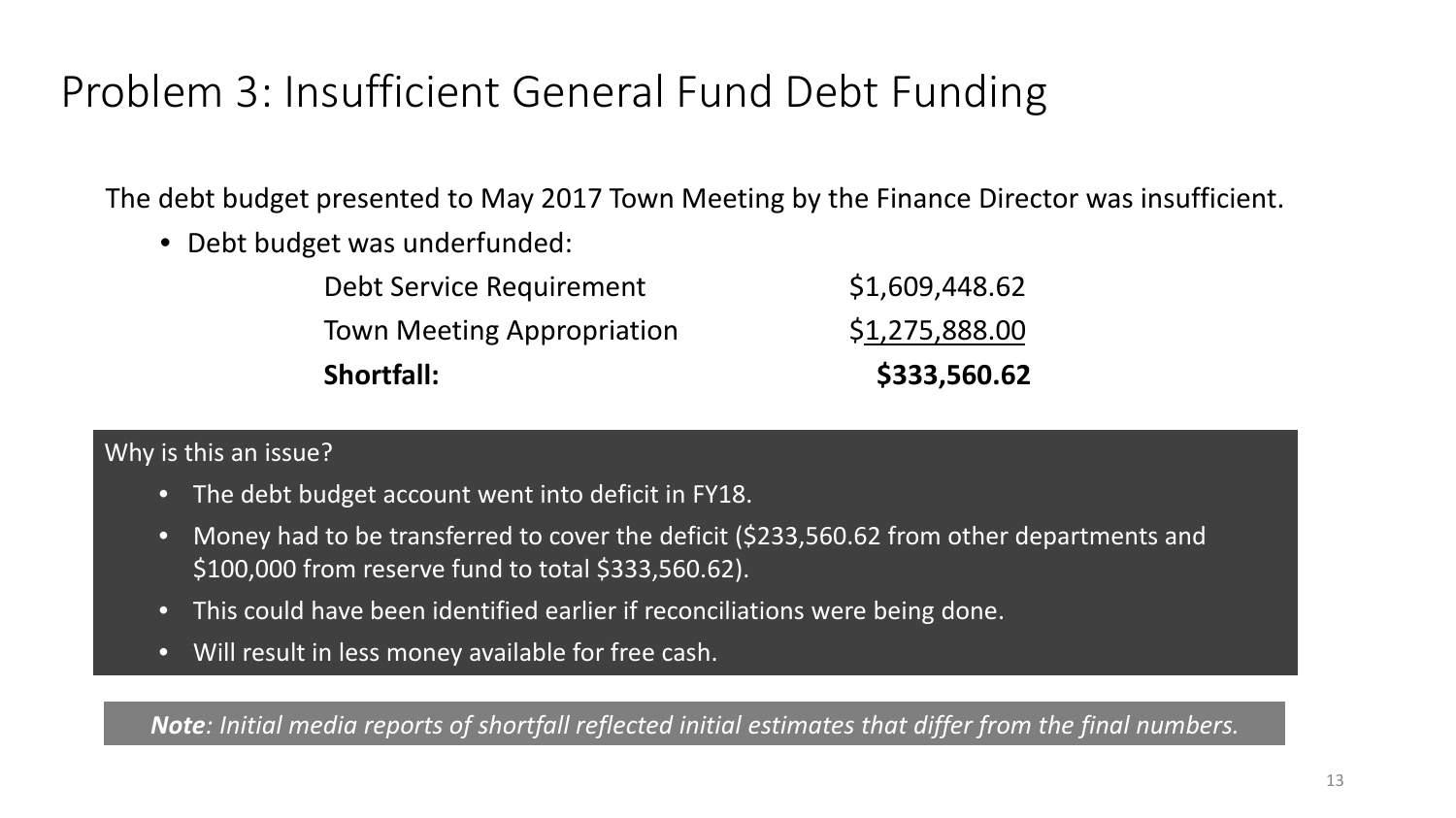### Problem 4: Fire Department Salaries Were Underfunded in FY18

Fund 01 General Fund – Fire Budget

• Finance Director made a Feb. 2018 journal entry that increased the Fire Salary line item WITHOUT TOWN MEETING APPROVAL to support the additional funding.

 $\rightarrow$  Abrahams Group reversed Finance Director's budget entry (an example of an "accounting adjustment").

- In correcting the budget entry, the fire appropriation became over-spent by \$96,056.86.
- This deficit was covered by a year-end transfer from the utilities budget.

- Every budget adjustment must have a Town Meeting vote to support the entry; there was no corresponding vote to support this entry.
- Result is an over-expenditure of a budget needing a year-end transfer that reduces free cash to be certified.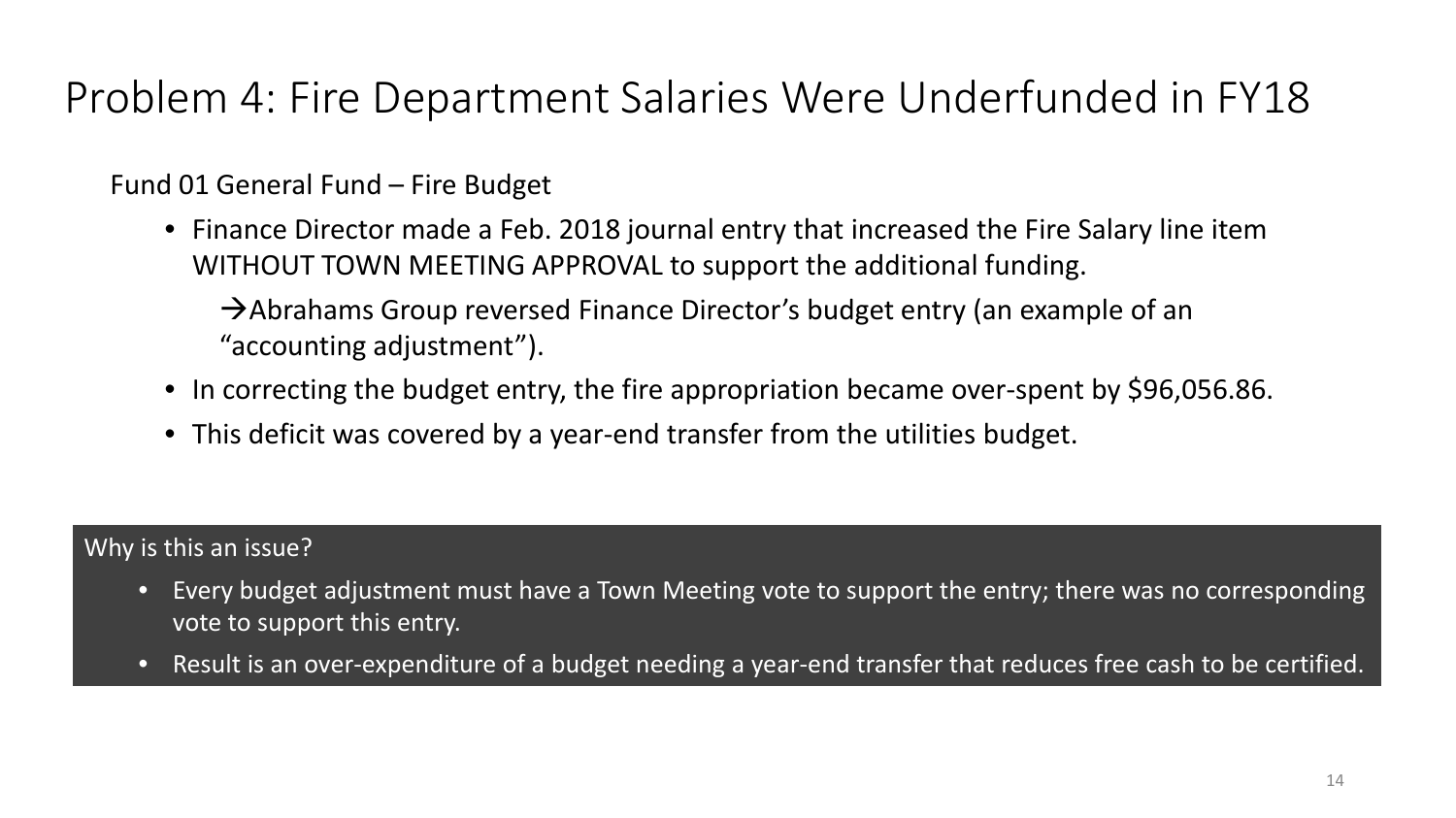### Problem 5: Finance Director Inactivated Accounts with Positive Balances

#### **Examples of Accounts the Finance Director Inactivated**

| <b>Name</b>                                     | <b>Balance</b> |  |
|-------------------------------------------------|----------------|--|
|                                                 |                |  |
| Assistance to FF Grant A3 STM 11/14             | 19,663.00      |  |
| Assistance to FF Grant A3 STM 11/16             | 10,000.00      |  |
| Water Resource Management A8 ATM 5/16           | 48,231.56      |  |
| Town Hall Roof Replacement A4 STM 5/16          | 25,601.00      |  |
| Town Hall Window Replacement A4 STM 5/16        | 11,281.09      |  |
| Window Repair Project A4 STM 11/14              | 25,368.00      |  |
| Workman Utility Vehicle A2 STM 9/15             | 10,097.20      |  |
| Race to the Top FY11 Federal Grant              | 783.10         |  |
| Maple Lane Water Betterment                     | 1,952.28       |  |
| Slough Road Water Main A23 ATM 5/01             | 63,380.27      |  |
| Cranview Rd Water Main Ext A30 ATM 5/06         | 74,437.33      |  |
| Fiddlers Lane Water Betterment A30 ATM 5/07     | 11,641.61      |  |
| Tower Hill Circle PRB Improvements A20 ATM 5/15 | 171,900.76     |  |
| Moss Commons & Magnet PRB A19 ATM 5/15          | 36,913.50      |  |
| Leona Terrace Improvements A20 ATM 5/16         | 45,568.00      |  |

- All accounts with balances should remain active until the close of the fiscal year.
- Numerous inactivated accounts were uncovered in FY18 accounts.
- It is difficult to identify surplus funds when positive balances are inactive.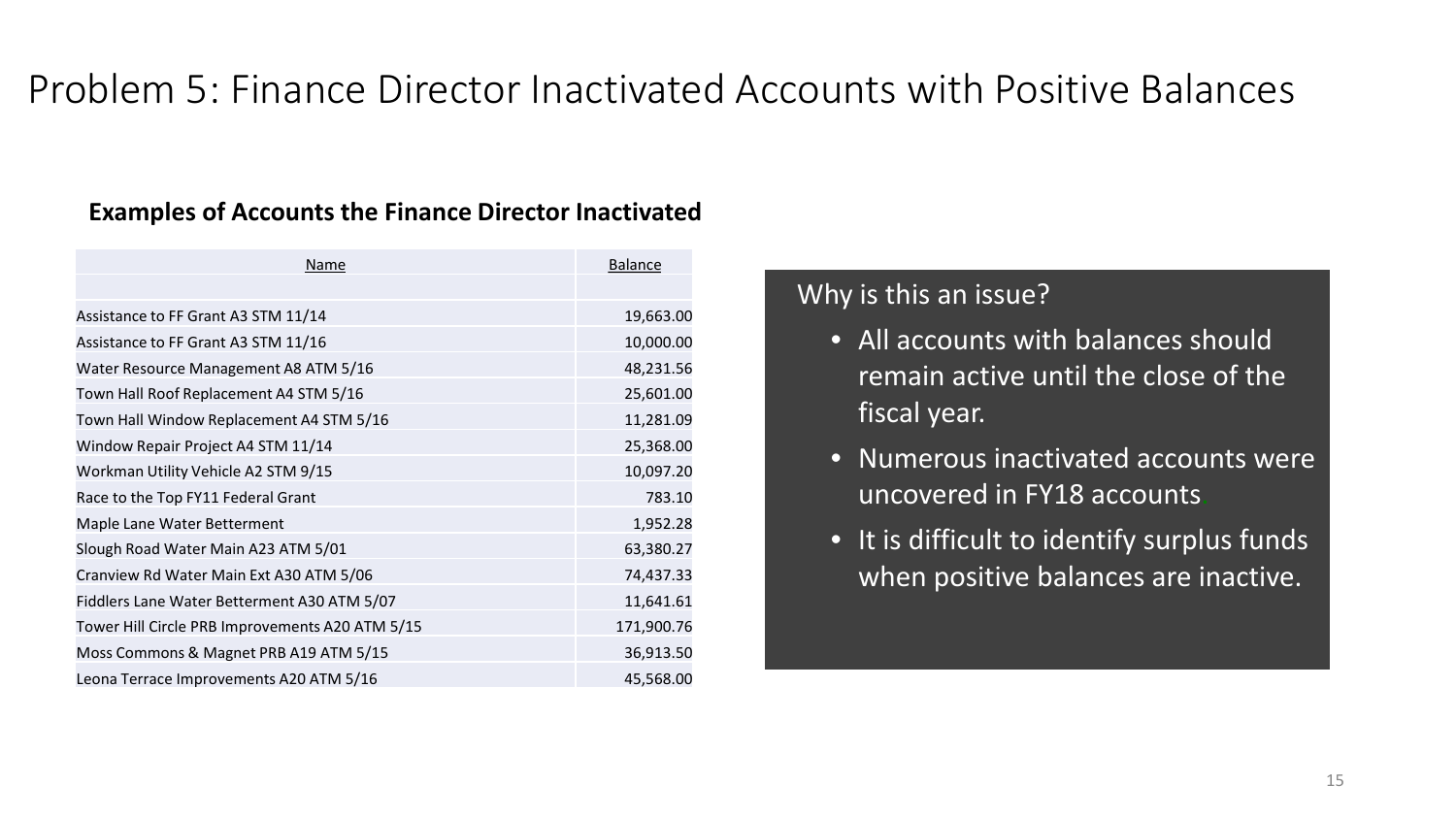### Problem 6: Water Debt Service Was Not Reimbursed

- In FY17 water debt service costs were budgeted in the general fund (\$667,802 total).
- These costs are raised in water fund user charges to reimburse the general fund; then at yearend, a journal entry should be made to reimburse the general fund.
- The FY17 audit proposed an adjusting journal entry to transfer cash from water fund to reimburse general fund.
	- Finance Director did not make a FY17 entry, and noted, "Debt previously in GF budget not needed".

- Finance Director did not transfer cash from Water Department fund to general fund at year-end as directed by auditor.
	- This resulted in the Water Department fund and general fund not being correct.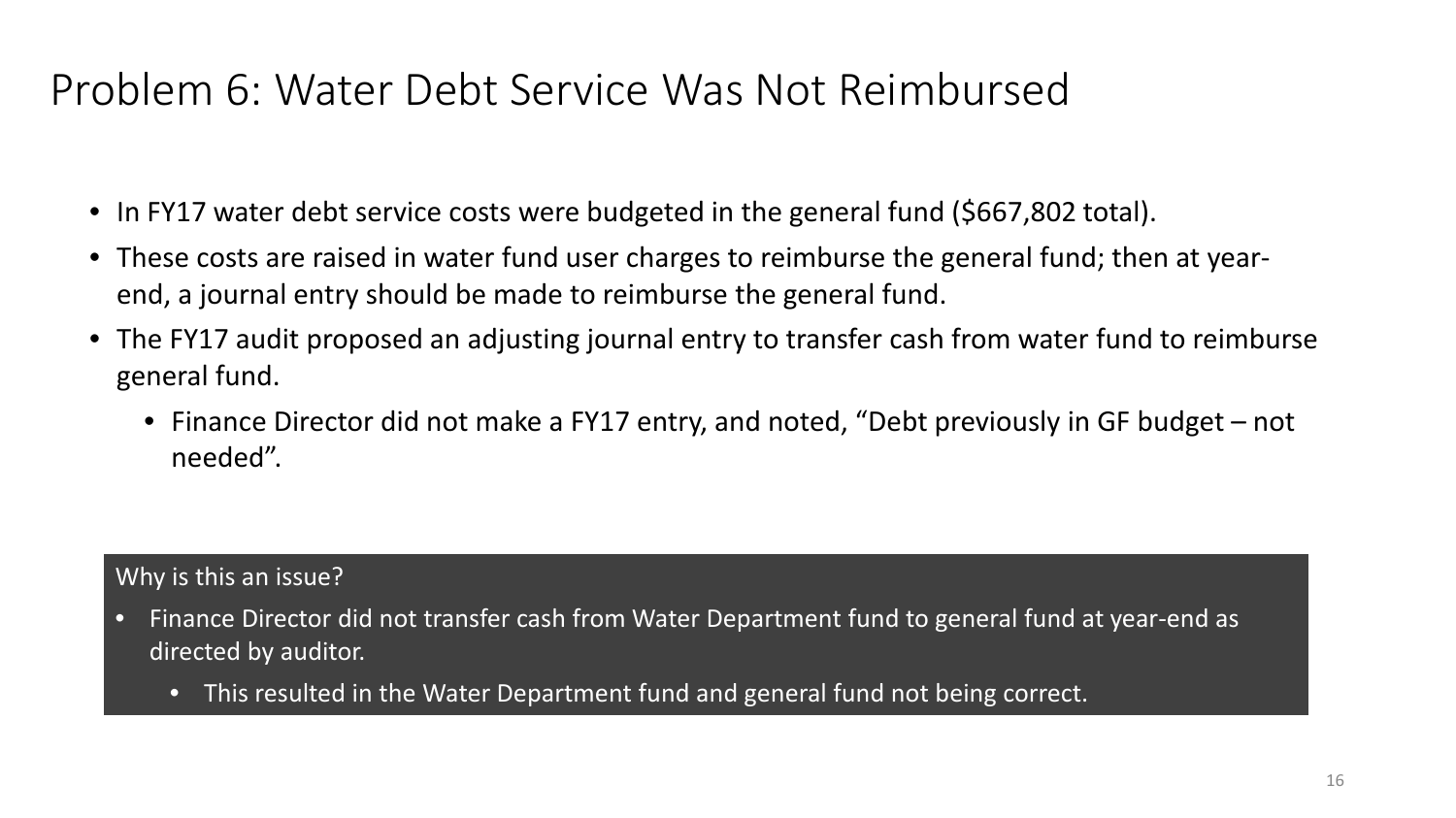### Problem 7: General Fund Deferred Revenues Were Posted Incorrectly

- Every accounts receivable has a deferred revenue account that defers revenue until cash is collected.
- Finance Director used wrong deferred revenue account for Boat and Motor Vehicle Accounts when posting journal entries.

 $\rightarrow$  Abrahams Group reconciled the deferred revenue accounts in general ledger to corresponding receivables.

- If accounts receivables and deferred revenue accounts were reconciled periodically, this issue would have been prevented.
- Accounts receivable and deferred revenue must balance, this is another balancing/control procedure.
- When accounts receivable do not match deferred revenues, fund balance is typically incorrect.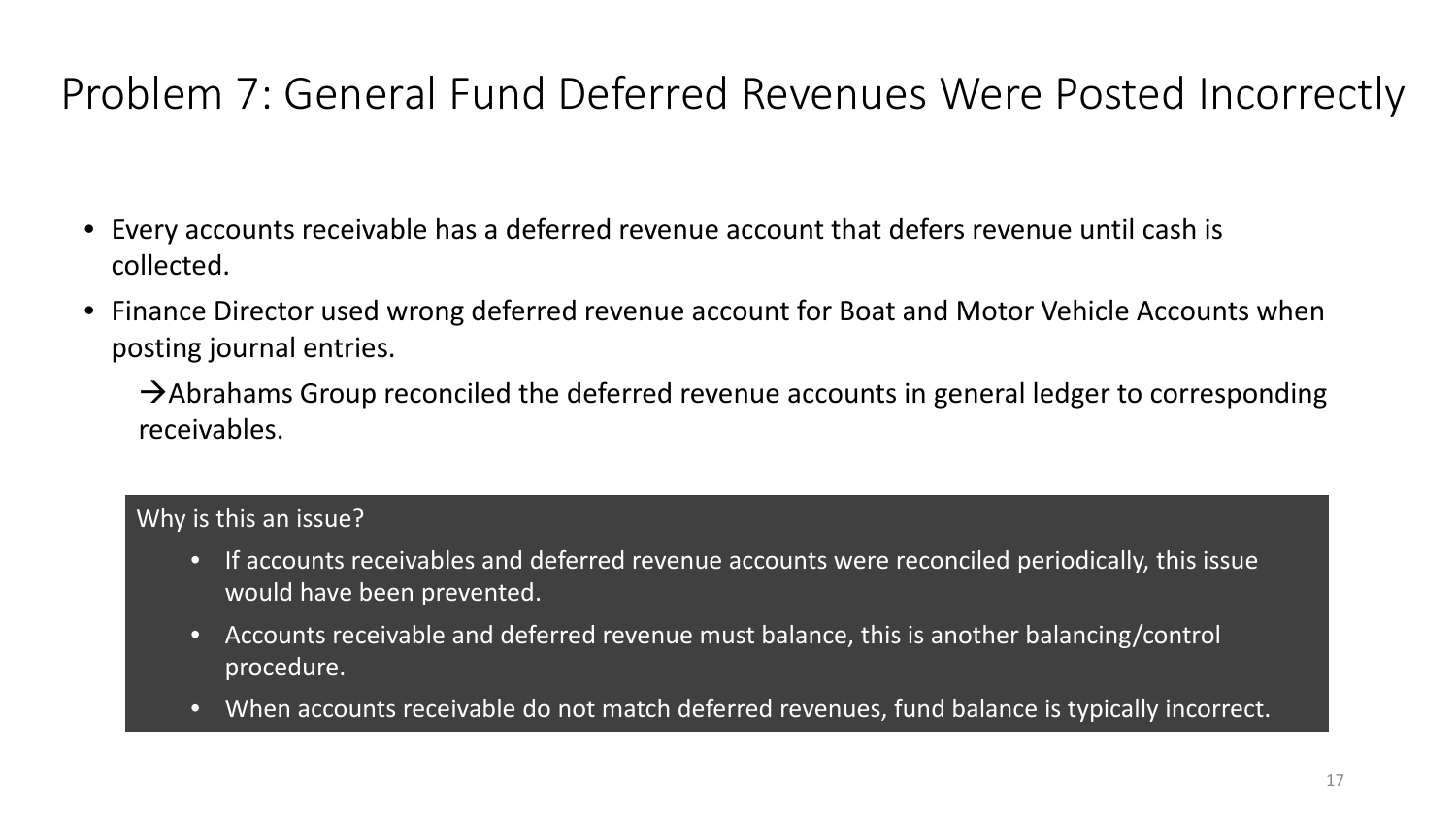# Problem 8: Expenditures Were Authorized Without Town Meeting Approval

- Town meeting did not authorize building a new fuel depot as part of the warrant article to build a new fire station.
- Finance Director made charges to the fire station project under a new engineering services contract with Kleinfelder for construction of a new fuel depot.
- Funding source should have been under May 2016 Annual Town Meeting, Article 3, for removal of the old fuel tank.
- Brewster Bond Counsel only allowed expenses for removal of old tank under the fire station project.  $\rightarrow$  Abrahams Group made journal entries to reallocate expenses to proper article.

- There was no town meeting authorization.
- It is the Finance Director's responsibility to ensure sufficient funds are available for all contracts.
- This problem required a year-end transfer that will reduce the amount of certified retained earnings.
- Funding for fuel depot construction and removal of existing underground tank will need to be sought at FY18 Fall Town meeting for \$600,000.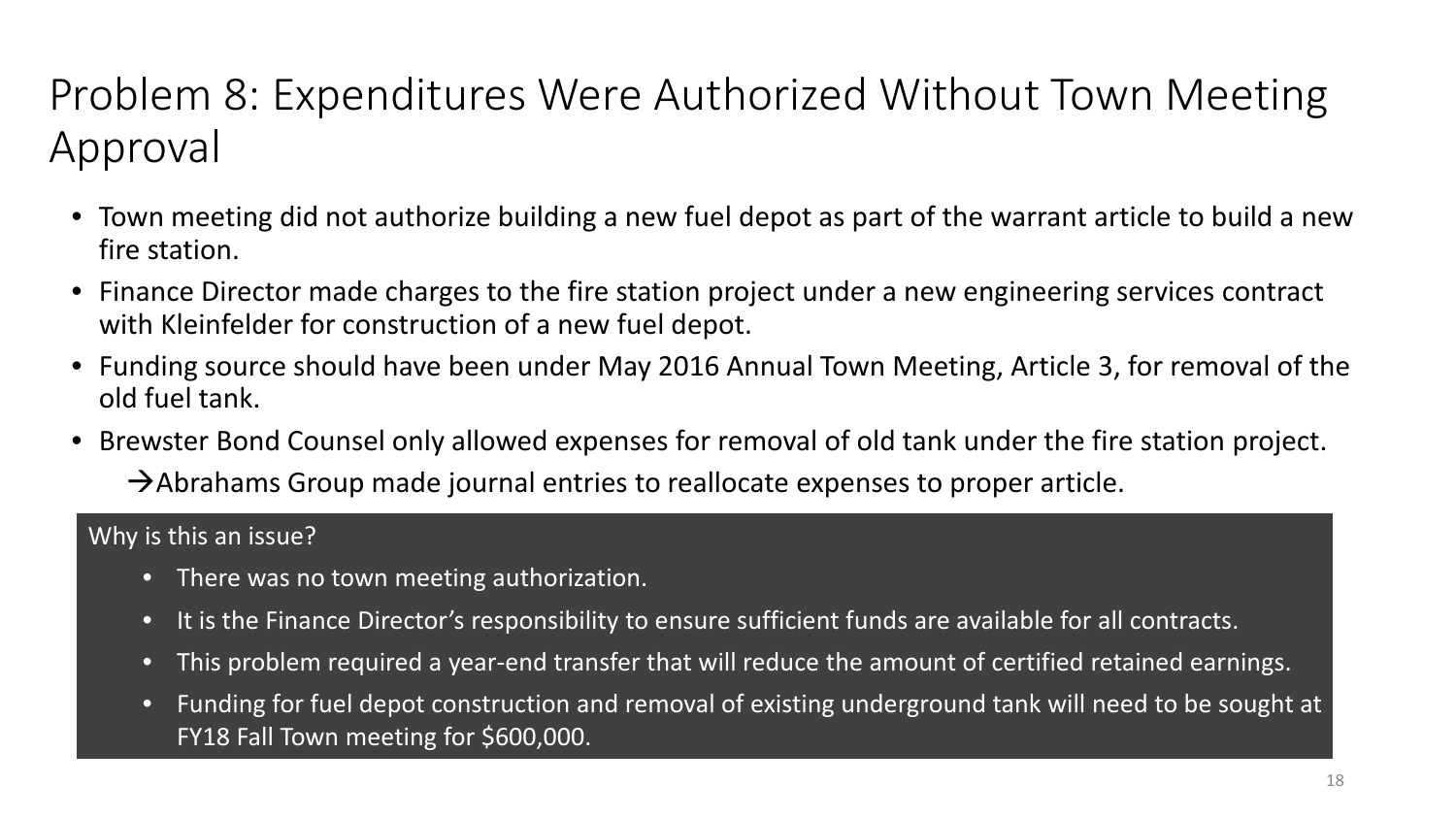### Problem 9: Contracts Were Authorized Without Valid Balances in Accounts

Contracts for Long Pond Boat Ramp, Betty's Curve Project, and 375 Paines Creek Road Parking Lot Design were signed without proper funding sources.

- Expenses related to these contracts were charged to Freemans Pond Engineering and Paving-Millsite projects.
- But these two articles were Federal grants, and not related or appropriate funding sources for the three contracts.

 $\rightarrow$  All expenses were charged back to Natural Resources budget causing a deficit.

• This deficit was corrected by a July 2018 year-end transfer.

- Contract authorizations must be made with proper funding in the accounts.
- Finance Director authorized these contracts without proper funding.
- Long Pond Boat Ramp, and Betty's Curve and Paines Creek projects are incomplete and on hold.
- If these projects are to move forward, town meeting will need to identify funds to complete these projects.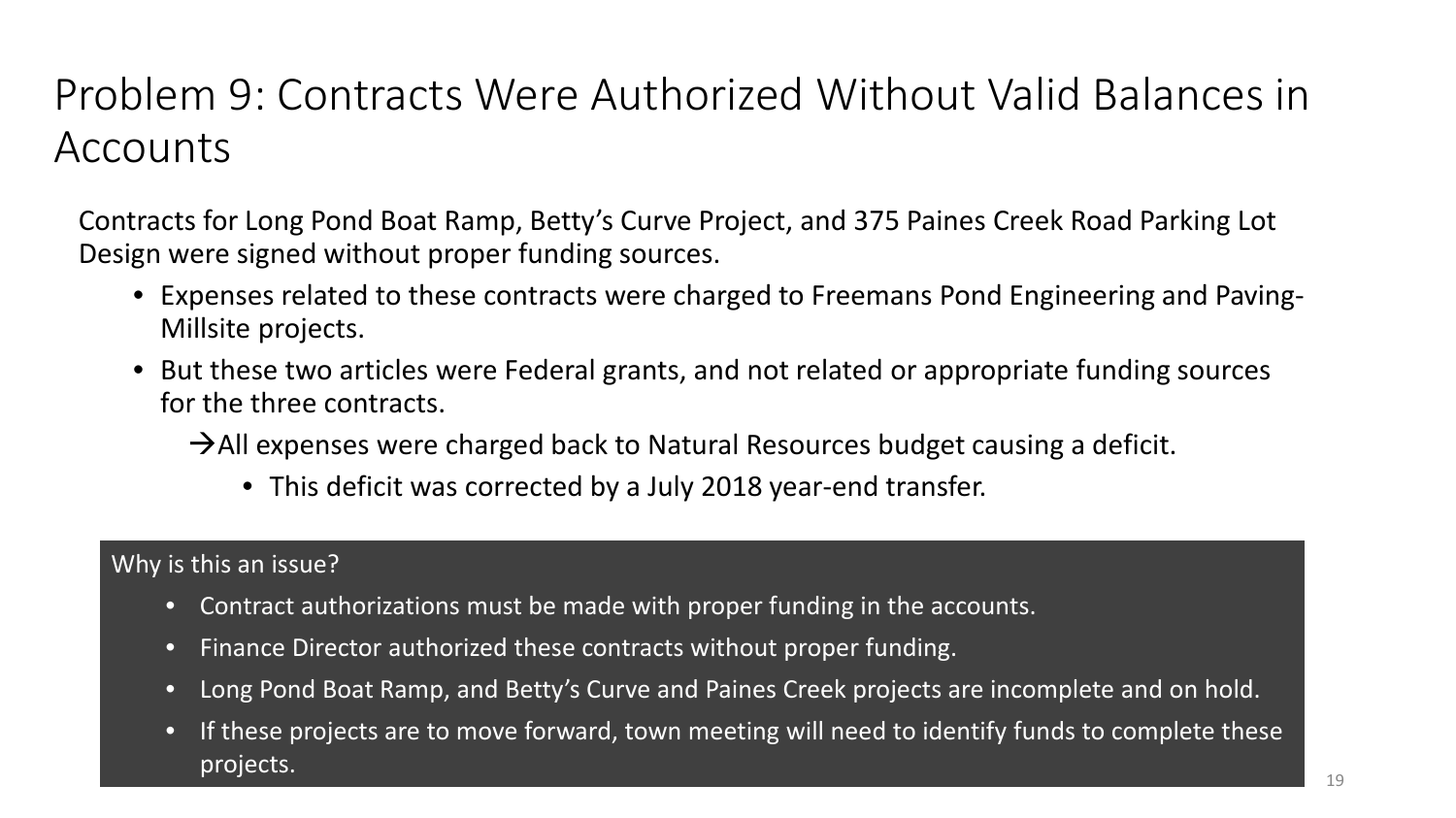# Problem 10: Invalid Funding Sources for Long Pond Boat Ramp and Upper Mill Pond Projects

Article 10 (Capital & Special Projects) of May 2018 Town Meeting transferred \$263,720 from Article 10 (Capital & Special Projects) of September 2, 2015 Town Meeting (Fisherman's Landing and Linnell Landing).

- Finance Director set up new accounts in FY17 for balances that did not exist, and carried them forward into FY18.
- The amounts that were transferred in May 2018 (\$116,350 from Fisherman's Landing and \$147,370 from Linnell Landing) did not exist.
- The Fisherman's Landing and Linnell Landing projects were completed, and all money was expended.

- Transfer of funds must be made from projects or accounts with correct balances in accounts.
- Due to lack of funds, the Town has had to stop work on Long Pond Boat Ramp and Upper Mill Pond projects.
- The Town will have to rescind the original authorization for these projects, and identify new funding sources for for them, if approved at a future Town Meeting.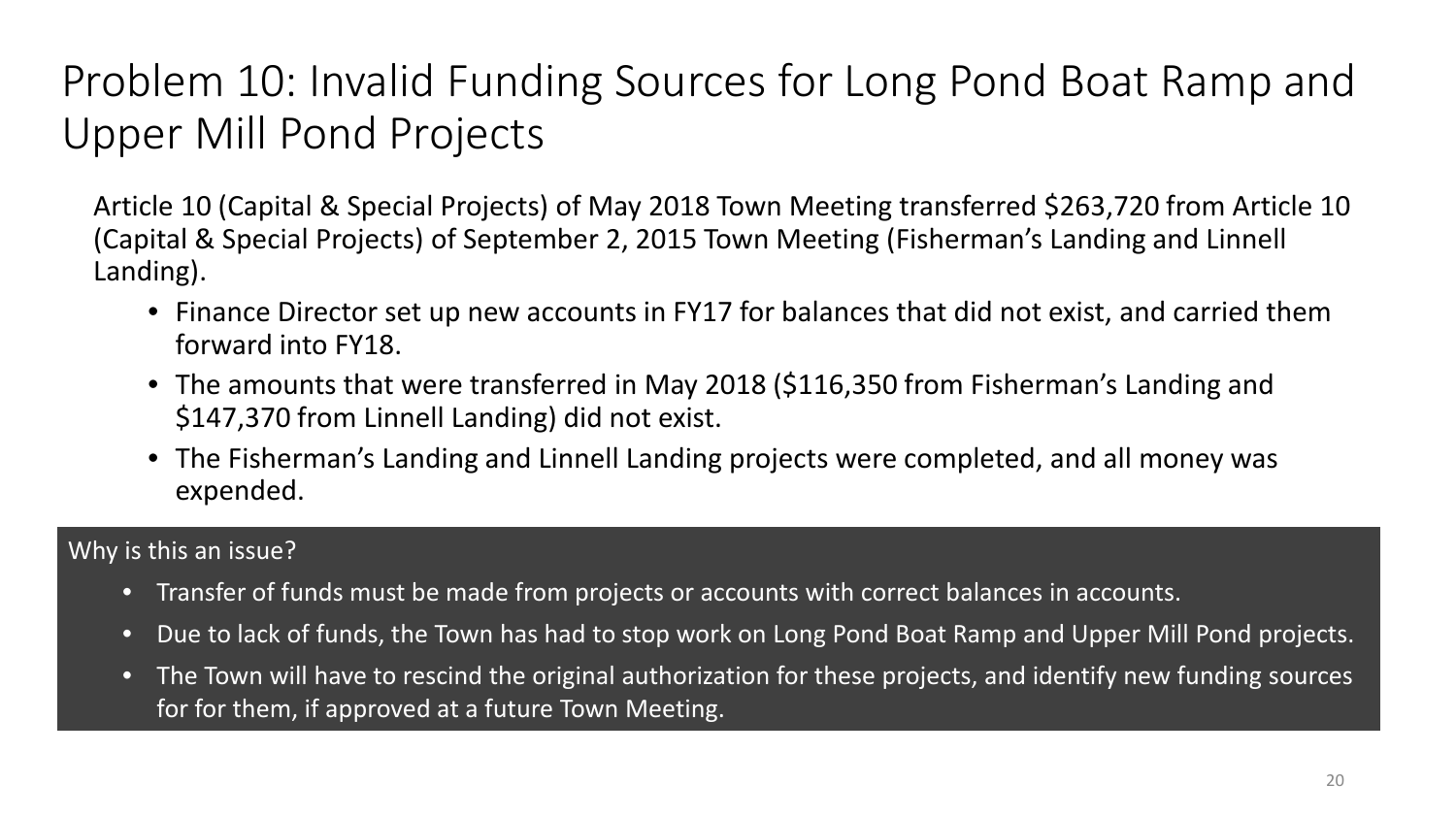# Problem 11: Over-Budget Control Turned Off

- Finance Director turned off the over-budget control on October 3, 2017.
- From that date forward, Brewster's accounting system had no warning for overspending.
	- $\bullet \rightarrow$  Abrahams Group turned control back on.

- Without this control feature being active, overspending was not flagged.
- There were many instances in FY18 where accounts were overspent.
- If the over-budget control had not been disabled, some of these instances could have been flagged and over-spending prevented.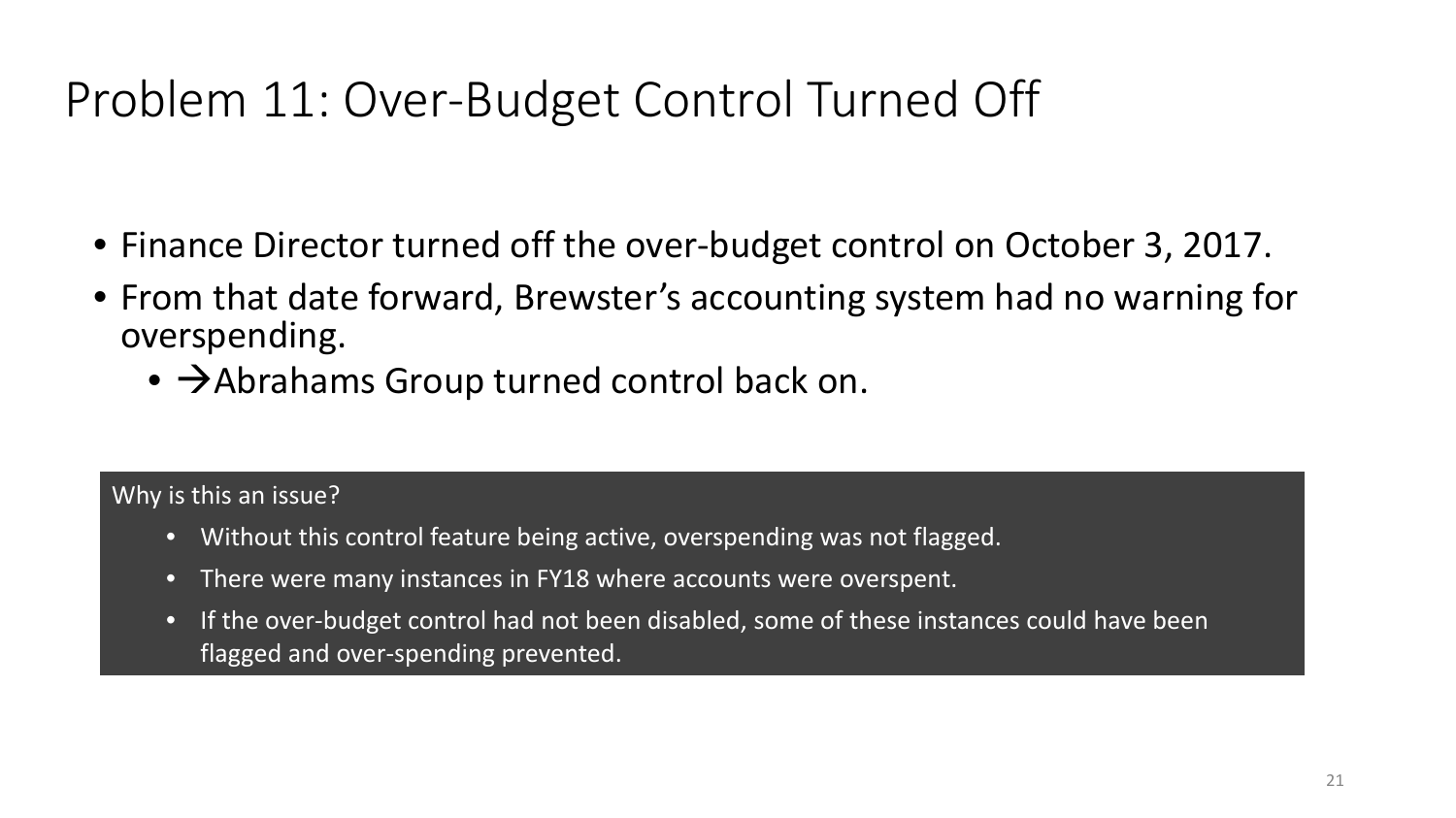### Problem 12: FY18 End of Year Transfers Were Required to Correct Finance Director Errors\*

- \$380,000 was transferred between accounts to avoid deficits.
- \$160,077 was transferred from the fringe benefits and "other post-employment benefits" accounts and \$73,483 from general insurance to the long-term debt account to cover a deficit.
	- The account was "in the red" because the general fund debt budget was not adequately funded at the May 2017 annual town meeting.
- \$96,056 was transferred from utilities budget to the Fire Department salary budget to cover insufficient wages.
- \$43,768 was transferred from contractual obligations to the Natural Resources Department.
	- This transfer was needed to pay for an employee raise and increase in hours, and to cover contracts that were funded by improperly applying Federal grant money.
- \$6,716 was transferred from contractual obligations to the Select Board to cover deficits in salaries and expenses.

#### Why is this an issue?

• While year-end transfers are not uncommon, transfers of this magnitude and for these purposes are highly unusual.

*\* These year-end transfers were authorized by a joint meeting of the Select Board and Finance Committee on July 13, 2018 in accordance with MGL c. 44, § 33B.*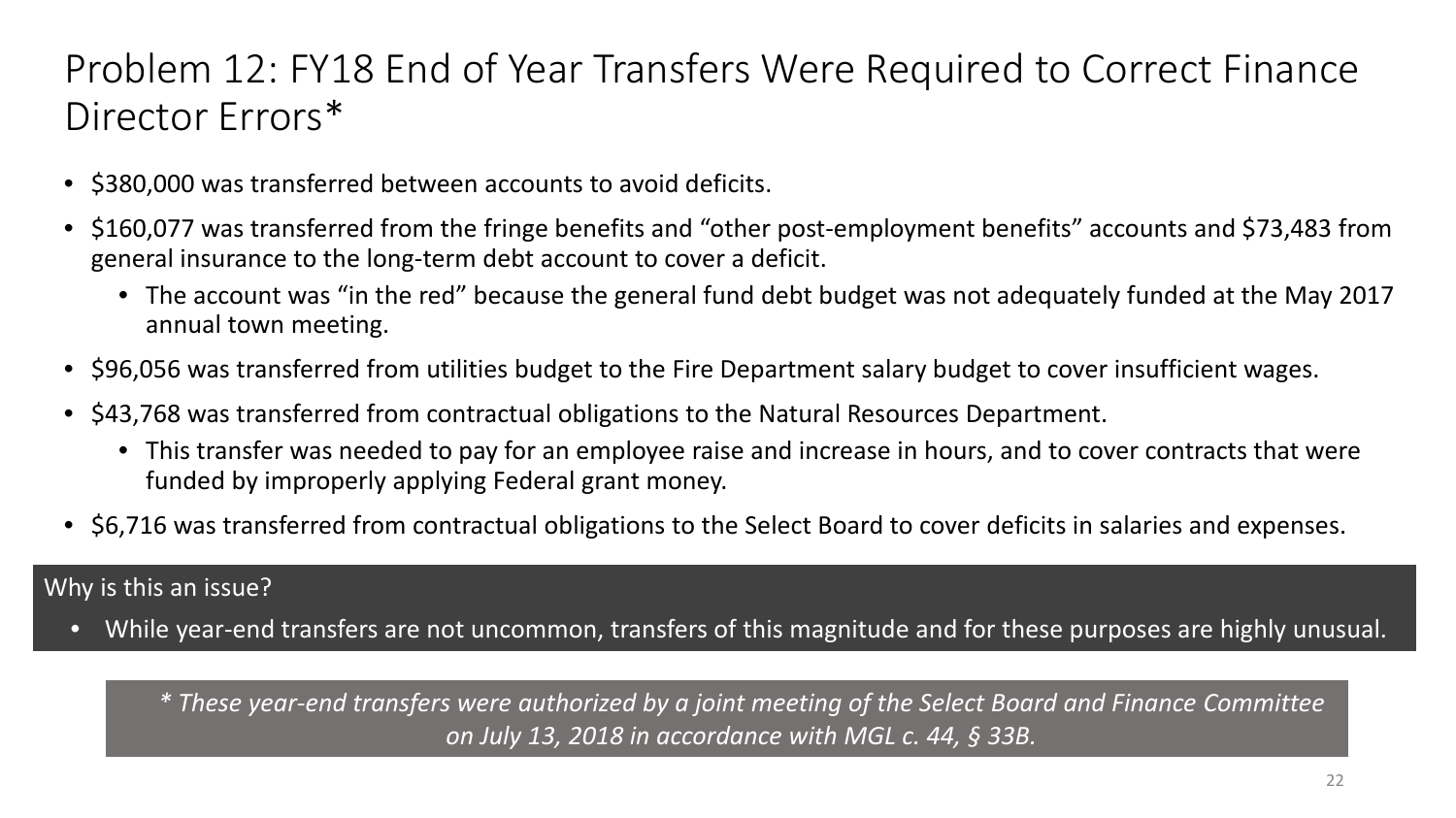### Summary of Issues to Date

#### **1. Reconciliations Were Not Consistently Performed**

- Finance Director did not perform vital monthly reconciliations on a regular basis.
	- $\rightarrow$  Monthly reconciliations are now being performed.

### **2. Out of Balance Accounts Required Adjustments**

• Many funds were out of balance because Finance Director improperly used journal entry system.

 $\rightarrow$  Errors were reversed by Abrahams Group.

### **3. Finance Director Bypassed Software Controls**

• Budget over-expenditure warnings were disabled.

 $\rightarrow$  Warnings are no longer disabled.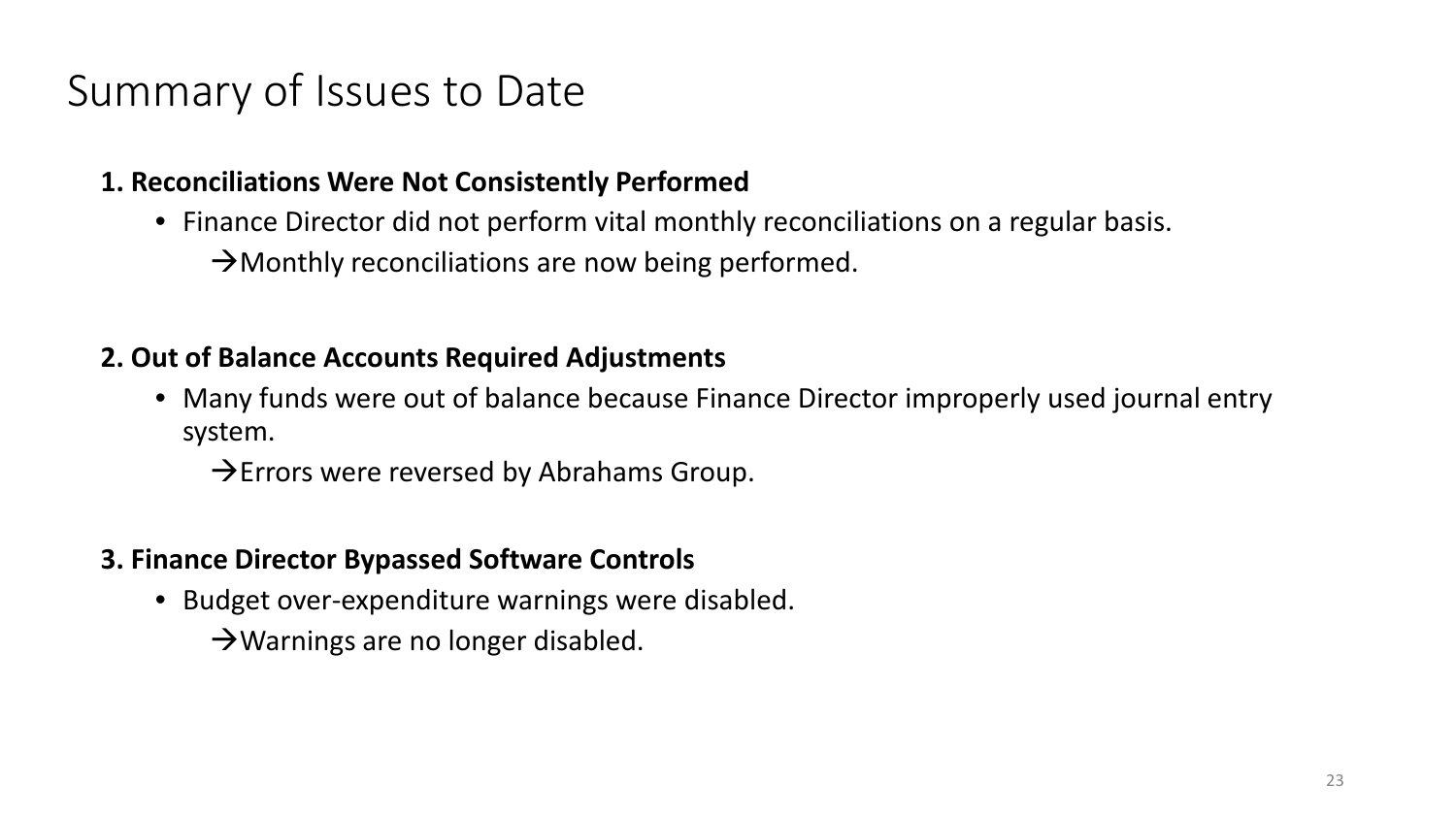### Summary of Issues to Date (Cont'd)

### **4. Poor Communication Contributed to Accounting Problems**

• Finance Director failed to communicate regularly with other Town employees.

 $\rightarrow$  Abrahams Group now participates in weekly finance staff meetings, and has worked with departments to address budgetary issues.

### **5. Inactive Accounts Required Adjustments**

- Accounts were inactivated mid-year, many had a balance.
	- $\rightarrow$  The accounts were reactivated, investigated, and corrected if needed.

### **6. Attention to Detail Was Lacking**

• Documentation in support of journal entries lacked proper detail.

 $\rightarrow$  A journal entry log was re-instituted with proper documentation now being attached.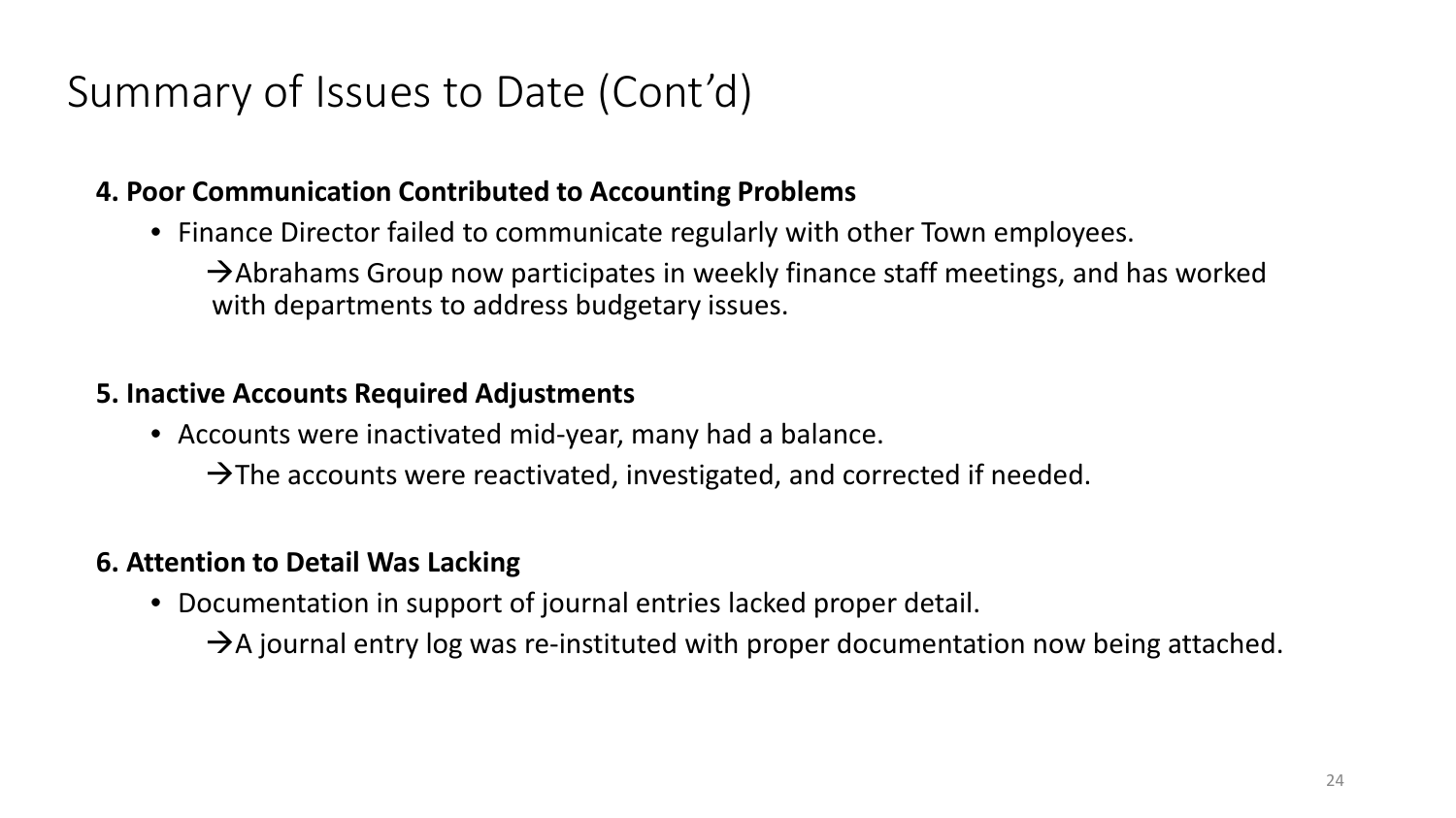### Abrahams Group – Additional Comments

Accuracy and reliability are paramount in accounting; without accurate accounting records, governments cannot make fully informed financial decisions. The Abrahams Group is restoring accuracy to Brewster's FY18 accounting records but the process requires time and exacting scrutiny.

- **Issues found to date are being addressed and corrected.**
- Finance Director made errors in FY18 accounts, and used procedures that resulted in the accounts being out of balance.
- These errors have had direct impacts on the town, including departments like Natural Resources; that department had to freeze projects even though the "books" indicated sufficient funds were available to complete them.
- Cash, accounts receivable, and debt are now reconciled, and we are working on other reconciliations.
- **There is no money missing.**
- We have had regular meetings with Brewster's audit firm, state Department of Revenue, town departments, Finance Committee, and town officials.
- We have provided the Town with frequent updates, leading to this presentation.
- We will continue to address FY18 accounting issues, and work with the Town to design strategies to prevent these problems from occurring in the future.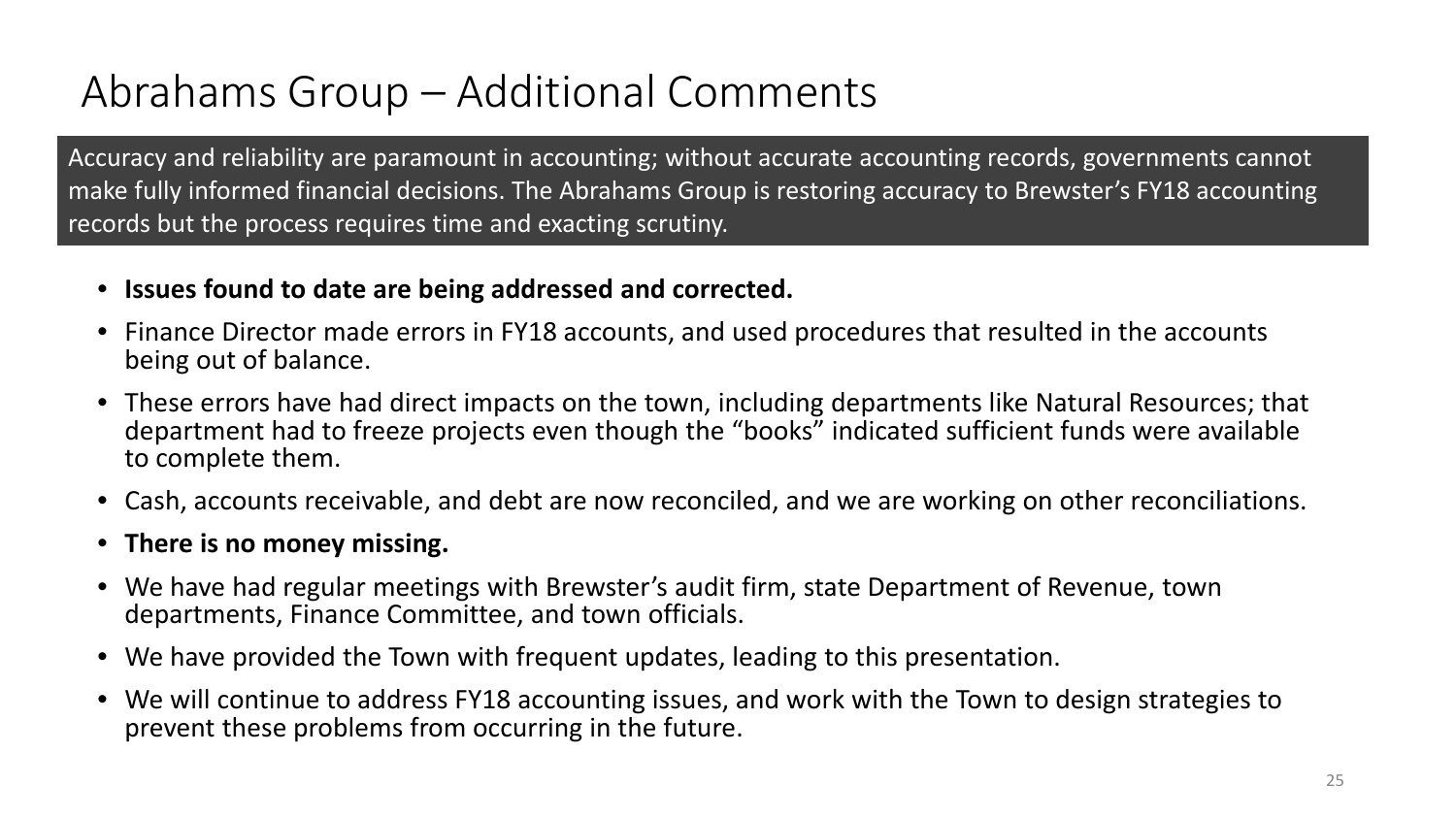# Background Information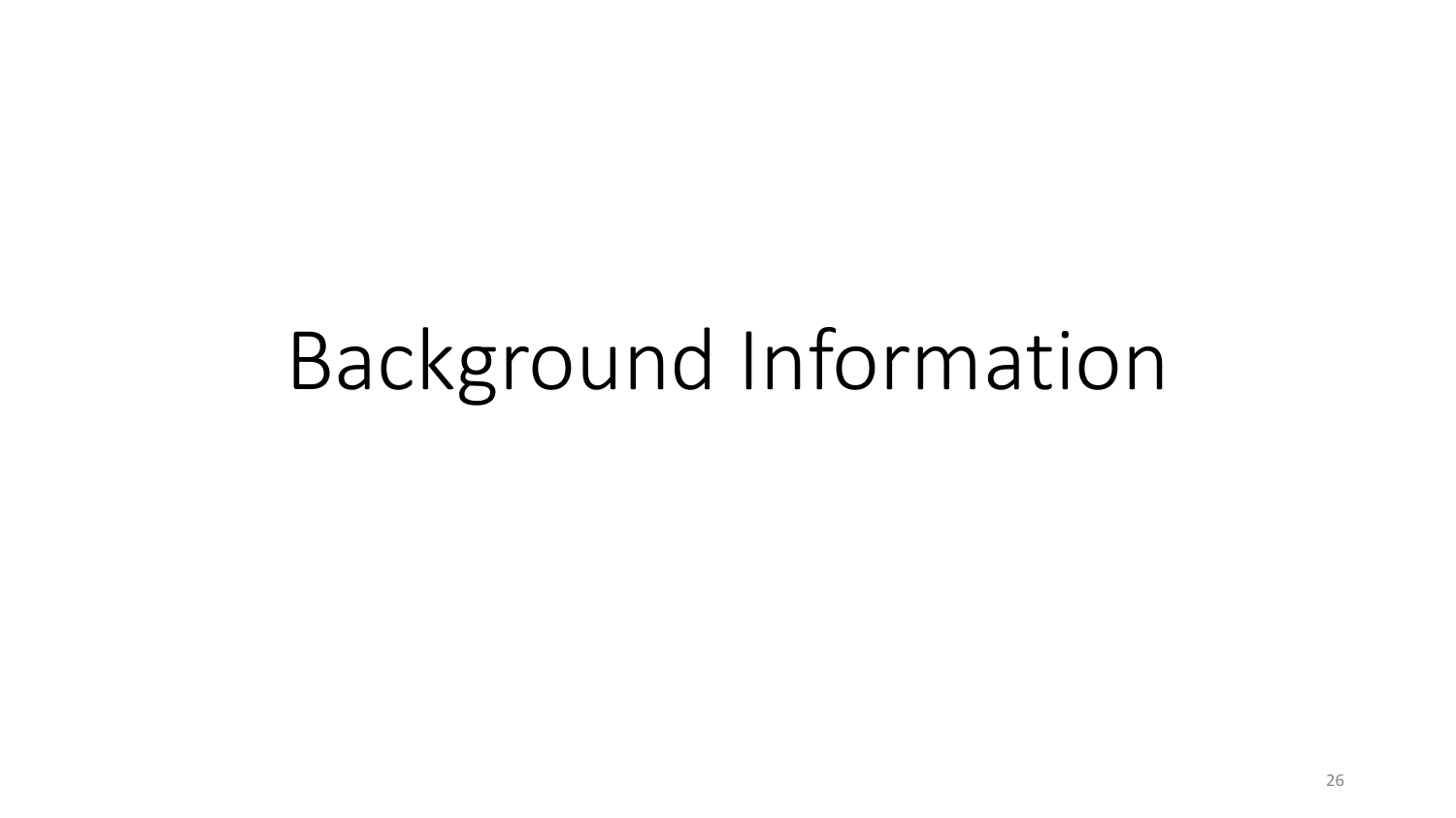### About The Abrahams Group

The Abrahams Group is an independent firm based in Framingham that has assisted governments to function more efficiently and effectively for 24 years.

### • **Mark D. Abrahams, CPA, the firm's president:**

- Teaches, writes, and consults with governments on financial, operational, and performance management
- Served as Financial Management Coordinator for City of Worcester and Assistant to the Massachusetts State Controller.
- Is a member of the Mass. Society of Certified Public Accountants Government Accounting and Auditing Committee.
- Retained by the Massachusetts Department of Revenue to revise the UMAS accounting system.
- **Barbara Costa, Retired Certified Town Accountant:**
	- Served as Town Accountant for 14 years in the Town of Weymouth, MA, and 9 years in the Town of Marshfield, MA.
	- Is a member of Massachusetts Municipal Auditors & Accountants Association (MMAAA) Certified Government Accountants since 2000.
	- Teaches in the Annual MMAAA Certification Program.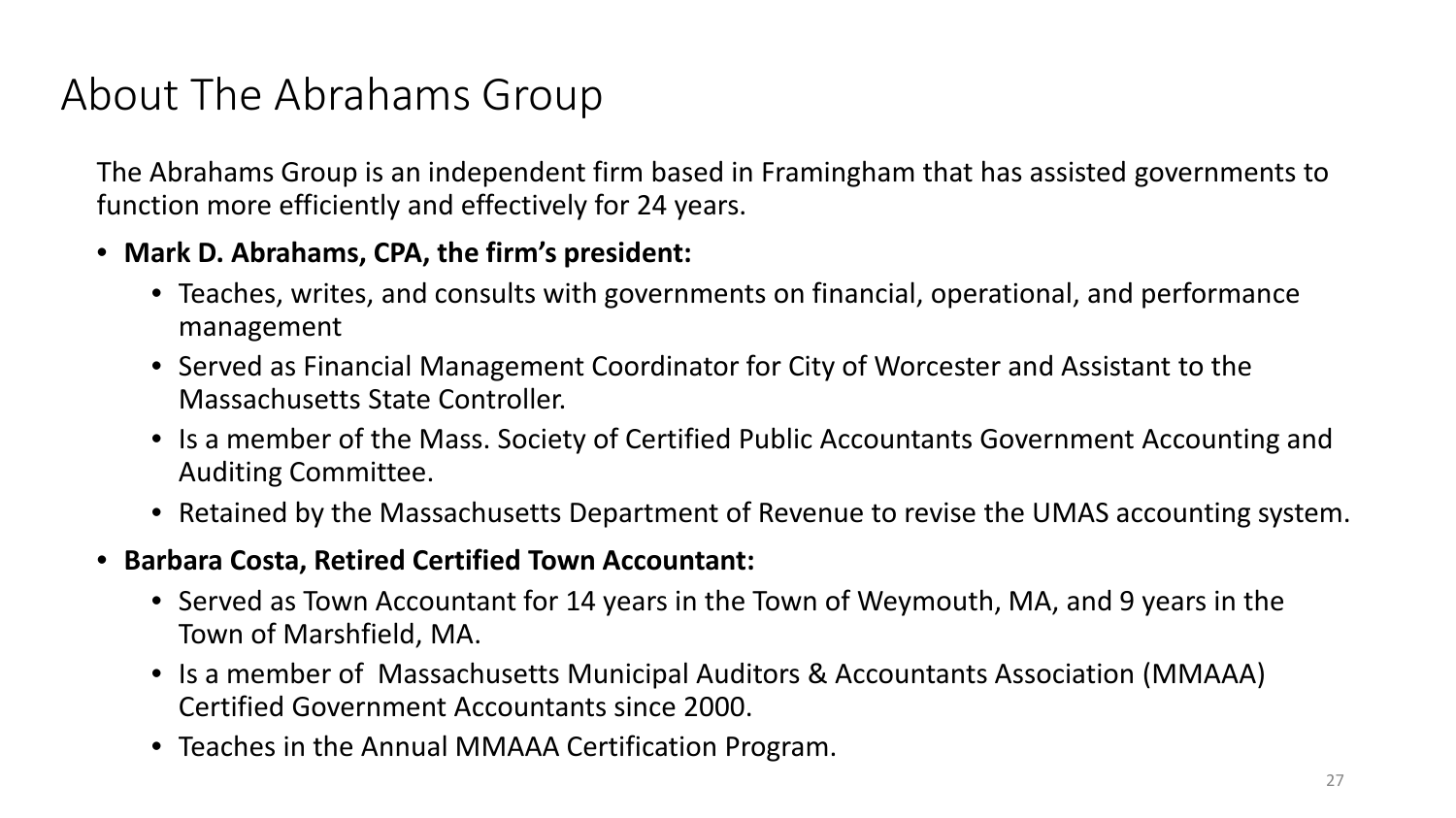### Glossary: Town Finance Positions

- **Director of Municipal Finance (also called Finance Director, Accountant):**
	- Responsible for:
		- Managing Town's municipal accounts, accounting systems, and accounting controls.
		- Performing all accounting and bookkeeping operations including maintaining Town's general ledger.
		- Maintaining detailed records of all receipts and expenditures for all Town departments
		- Preparing all financial and operational reports about Town finances.
		- Working collaboratively with Assistant Town Accountant, Treasurer/Collector, and other Town employees in the best interests of the Town.

### • **Town Treasurer/Collector**

• Responsible for cash investment; administration of Town funds including payroll; and management of real estate, motor vehicle excise, and boat excise bills.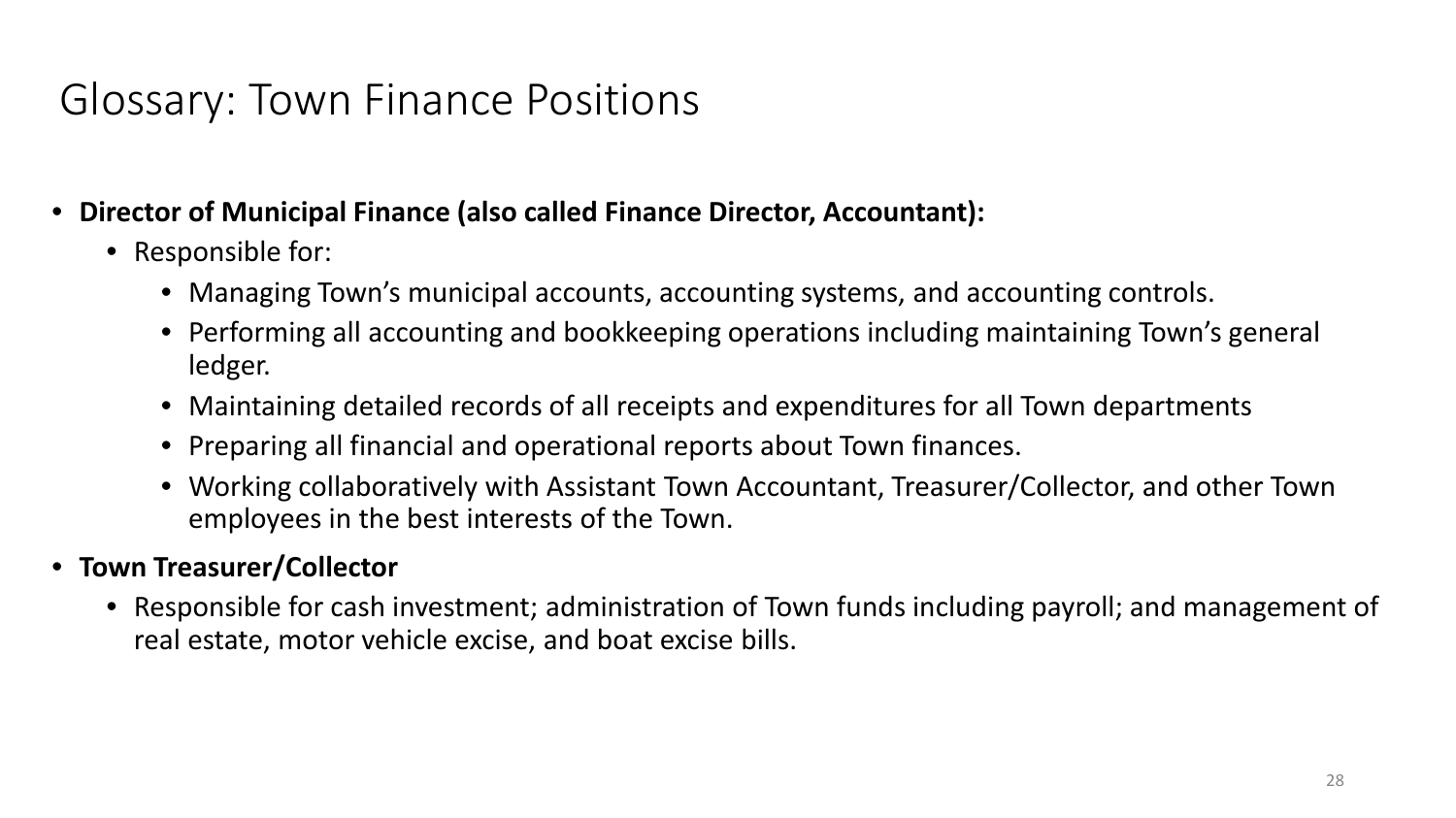### Glossary: Accounting Terms

- **Accounting adjustment:** Making a correction to accounting records to fairly state the financial position and results of operations.
- **Accounting controls:** Methods and procedures used to ensure a government's financial statements are accurate.
- **Accounting system:** Total structure of records and procedures that record, classify, and report the financial position and operations of the Town.
- **Capital assets:** All tangible property used in the operation of government; incudes vehicles, machinery, equipment, water lines and infrastructure like roads.
- **Chapter 90 Highway Funds:** State funds apportioned to communities for highway projects.
- **Expense:** An identified cost incurred to accomplish a particular goal.
- **Fund**: A single financial entity in the accounting system that records assets and obligations; it is self-balancing and segregated for the purpose of attaining certain objectives.
- **Fund balance:** The difference between assets and liabilities reported in a government fund.
- **General fund:** The fund used to account for most financial resources and activities governed by town meeting process